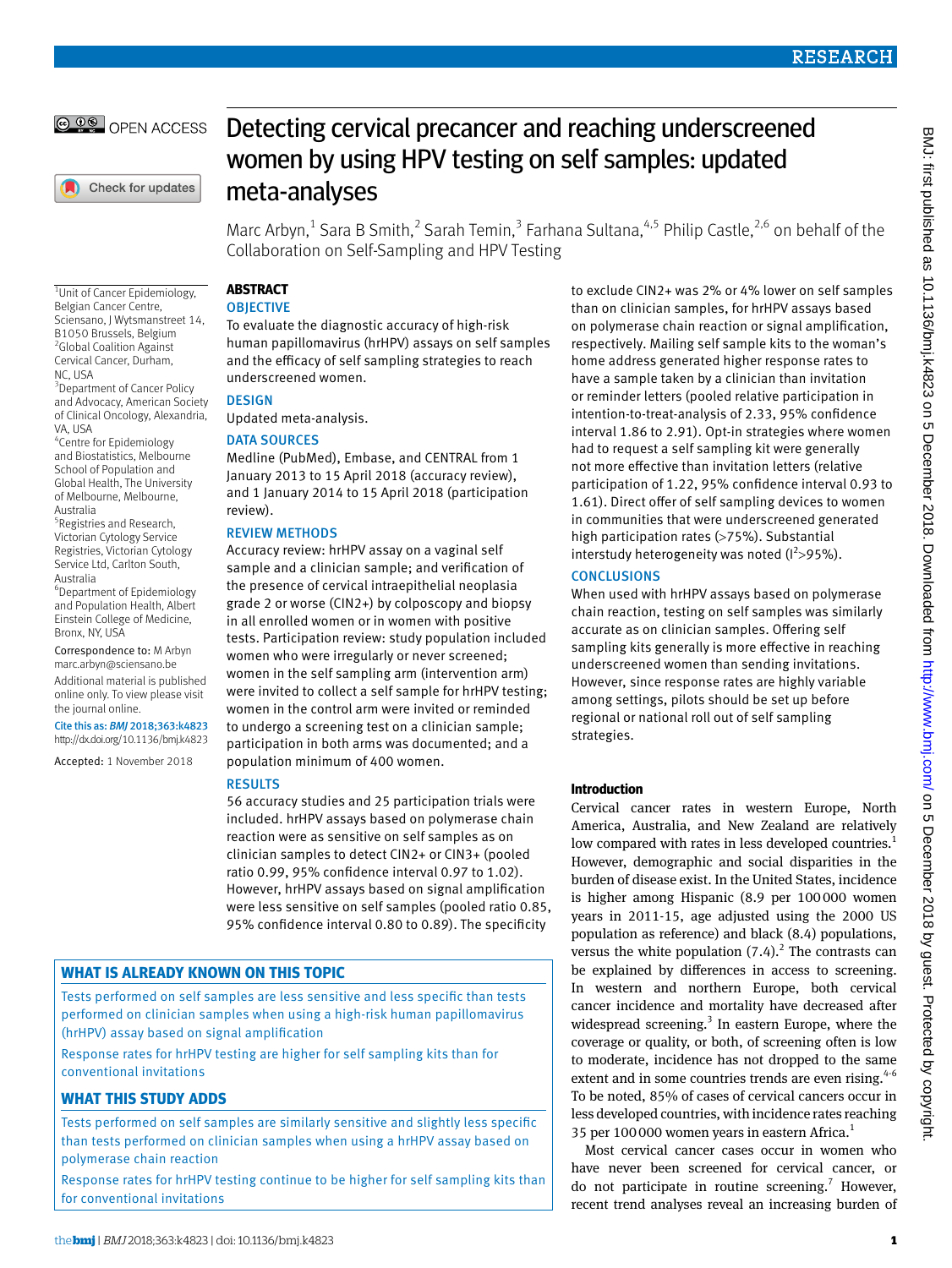cervical cancer, even in countries with well organized screening programs based on cytology and good coverage. $8-12$  These observations can be reasonably explained by three arguments. First, the prevalence of exposure to the main etiologic factor, high-risk human papillomavirus (hrHPV) infection, has increased over time.<sup>13 14</sup> Second, certain groups of the target population do not attend screening.<sup>15-17</sup> Third, a proportion of screened women with cervical precancer and cancer show false negative Pap tests.<sup>18 19</sup> We now have high level evidence that screening by hrHPV testing is more effective than screening by cytology for protecting against future cervical precancer and cancer.18 20 hrHPV testing provides another advantage: it can be done on vaginal samples collected by the patient (self samples), whereas cytology on self samples shows poor accuracy.<sup>21</sup>

hrHPV testing on self samples could be one way to increase access to cervical cancer screening for women not participating in routine screening. hrHPV testing also removes the need for a pelvic exam. In order to assess whether vaginal self sampling could improve cervical cancer prevention among underscreened populations, we updated two meta-analyses: one on the accuracy of self samples tested for hrHPV to detect cervical precancer; and one on the potential of strategies to reach women who were not screened or underscreened by offering them self sampling devices.<sup>22 23</sup>

The previous accuracy meta-analysis concluded that hrHPV testing was less sensitive on self samples than on clinician samples, but also found that the reason for lower sensitivity was the use of assays based on signal amplification.<sup>22</sup> In this review, we separately pooled the accuracy of hrHPV assays based on signal amplification from hrHPV assays based on polymerase chain reaction. We also included subgroup metaanalyses and multivariable analyses assessing the variation in hrHPV testing accuracy on self samples by assay, self sampling device, and storage medium.

Two previous participation meta-analyses showed that sending self sampling kits to a woman's home address generated greater response rates than invitation or reminder letters.<sup>23 24</sup>

New assays, self sampling devices, storage media, and participation strategies have entered the market since the publication of these two meta-analyses; and more accuracy and participation studies have been conducted. Moreover, countries such as Australia and the Netherlands have introduced self sampling to national screening guidelines. Other countries, such as the US, Canada, and some European countries, have called for rigorous comparative accuracy and participation studies.<sup>25-27</sup>

#### **Methods**

#### Study designs

Two different aspects of hrHPV testing on self samples were addressed (accuracy to detect cervical precancer and the participation of women who were

underscreened) through two joint reviews. The reviews comprised of previous meta-analyses that were updated with new references published up to 15 April 2018.22 23

The first meta-analysis included diagnostic test accuracy studies that answered the following questions: what is the relative accuracy a hrHPV assay on a self sample compared with a clinician sample; and does the relative accuracy vary by clinical setting (screening population, high-risk population, followup for previous abnormalities, and monitoring after treatment), assay, self sampling device, and storage medium? We distinguished hrHPV assays based on a principle of signal amplification from hrHPV assays based on polymerase chain reaction and included only assays that were clinically validated for cervical cancer screening on clinician samples. $^{28}$ However, we also performed more comprehensive analyses that included non-clinically validated assays (supplementary materials). The targeted disease was cervical intraepithelial neoplasia grade 2 or worse (CIN2+) and CIN3+.

The second meta-analysis included randomized clinical trials and aimed to answer whether offering self sampling kits to women who were underscreened generated higher response rates than sending invitation or reminder letters. Secondary outcomes were test positivity rates, adherence to follow-up in women who were screened, and detection of CIN2+.

#### Criteria for study selection

Diagnostic studies for the accuracy review were eligible if the following criteria were met: a vaginal sample was collected by a woman herself (self sample) followed by a cervical sample collected by a clinician (clinician sample); the same hrHPV assay was performed on both samples; and the presence or absence of CIN2+ was verified by colposcopy and biopsy in all enrolled women, or in women with one or more positive tests. Studies with cytological follow-up for women with negative colposcopy results at baseline assessment were accepted as well, but were indexed for sensitivity analyses.

Randomized clinical trials for the participation review were eligible if the following criteria were met: the study population involved women who were irregularly screened, never screened, or did not respond to invitation or reminder letters for conventional screening for cervical cancer; women in the intervention group (self sampling arm) were invited to collect a self sample for hrHPV testing; women in the control arm were invited or reminded to undergo conventional cytology screening or hrHPV testing, or both, on a sample taken by a clinician; participation in the self sampling arm and the control arm was documented; and a minimum of 400 women were included in the study.

# Study selection, data extraction, and checking

Search strategies are explained in the supplementary materials. To ensure that there were at least 12 months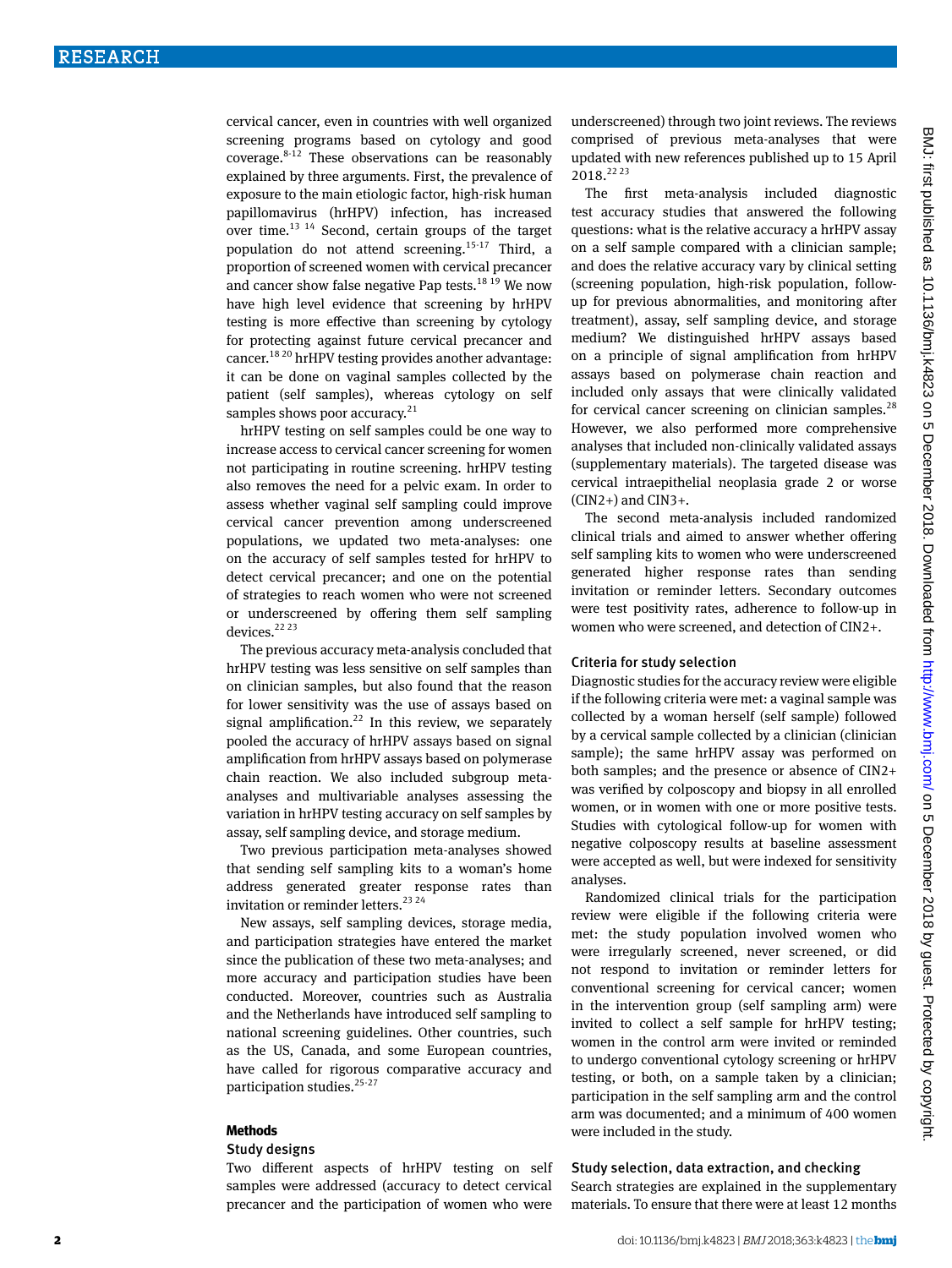of overlap with the previous meta-analyses, the search period was 1 January 2013 to 15 April 2018 for the accuracy review and 1 January 2014 to 15 April 2018 for the participation review.<sup>22 23</sup> Newly retrieved studies from each search were added to those already included in the corresponding review. We restricted the retrieval of references to published literature that had been peer reviewed. MA and one other author (SBS, ST, FS, or a Collaboration on Self-Sampling and HPV Testing group member) independently performed the study selection and data extraction. PC judged any unresolvable discordances. We assessed the quality of the diagnostic studies for the accuracy review by using the QUADAS-2 check list.<sup>29</sup> We assessed the quality of the randomized clinical trials for the participation review by using the Cochrane Collaboration's tool for risk of bias in randomized trials.<sup>30</sup>

#### Statistical methods

The meta-analyses followed PRISMA guidelines for reporting of meta-analyses, and recommendations established by the Cochrane Collaboration for diagnostic test accuracy and intervention trials.<sup>31 32</sup> We used the bivariate normal model for the logit transforms of sensitivity and specificity taking the intrinsic correlation between true and false rates of positivity and the variability between studies into account for the pooling of accuracy data. $33\frac{34}{3}$ We estimated relative accuracy of tests on self samples versus clinician samples by incorporating assay category as a covariate in the model.<sup>32 35</sup> The same type of analysis was performed to assess the variation of the accuracy according to clinical setting (screening population, high-risk population, followup for previous abnormalities, and monitoring after treatment), assay, self sampling device, and storage medium. We assessed publication bias by using Deeks' and Harbord's regression tests for the pooled absolute and relative accuracy estimates, respectively.  $3637$ 

In the per protocol analyses of randomized clinical trials, only women who took a self sample in the experimental arm were counted. In the intention-totreat analyses, which reflected the overall public health effect in a real world situation, we additionally included women in the experimental arm who had been offered self sampling but choose to have a clinician sample taken instead. We included the following invitation scenarios: mail-to-all, opt-in, community campaign, and door-to-door. In mail-to-all studies, self sampling kits were mailed directly to a woman's home address for her to return by mail or in person to a local clinic. In opt-in studies, women had to request a self sampling kit. Community campaigns included community supported actions and outreach supported by mass media. In door-to-door interventions, community health workers delivered self sampling kits to women's homes or workplaces. Given the intrinsic strategic differences, participation rates were pooled separately by invitational scenario.

We ran a random effects model using Metaprop, a statistical procedure for meta-analysis of binomial data, to pool proportions.<sup>38</sup> We assessed statistical heterogeneity by using the  $I^2$  statistic, which measures the variation across studies that is due to interstudy heterogeneity.<sup>39</sup> Relative participation rates (self/ control) and absolute participation differences (self−control) were assessed by applying random effects models for ratios of proportions.<sup>40 41</sup> We used meta-regression to assess the influence of study characteristics on study outcomes.<sup>42</sup>

Statistical significance was defined as P<0.05. We used STATA/SE 14 (STATA Corp, College Station, TX) for statistical analyses, except for the bivariate normal model, which was run in SAS 9.3 (SAS Institute Inc, Cary, NC).

#### Patient and public involvement

Since the meta-analyses only included published reports, no patients were involved in setting the research question or the outcome measures, nor were they involved in developing plans for design or implementation of the study. No patients were asked to advise on interpretation or writing up of results. There are no plans to disseminate the results of the research to study participants or the relevant patient community. It was not evaluated whether the studies included in the review had any patient involvement.

#### **Results**

This update contains 19 new reports containing 22 diagnostic studies and nine new randomized participation trials,  $2643-69$  which were added to the 34 accuracy studies and to the 16 participation trials already included in the previous metaanalyses.<sup>70-117</sup> The updated meta-analyses finally comprised 56 diagnostic test accuracy studies and 25 randomized trials. The PRISMA flowcharts and study characteristics are available in the supplementary materials.

#### Quality of diagnostic studies in the accuracy review

The risk of bias for enrolment of women was considered low in 59%, moderate in 39%, and high in 2% of the 56 diagnostic studies (supplementary materials). Reporting and execution of tests (description of cutoff, blinding of the index test toward comparator and reference test) was adequate in 73% and unclear in 27%, but the risk of bias was never assessed as high. The quality of verification with a reference standard (acceptable validity, blinding toward tests, and avoidance of incorporating test results in final conclusion of disease outcome) was good in 84%, moderate in 13%, and problematic in 4% of the studies. The delay between self sampling, clinician sampling, and verification with the reference standard was short in 61%, unreported in 38%, and long in 2% of the studies. Partial verification was avoided in 70% but clearly present in 25%, whereas differential verification was absent in 89% but unclear or present in 11% of the studies. Withdrawal of patients was explained appropriately in 70%, but not in 18%,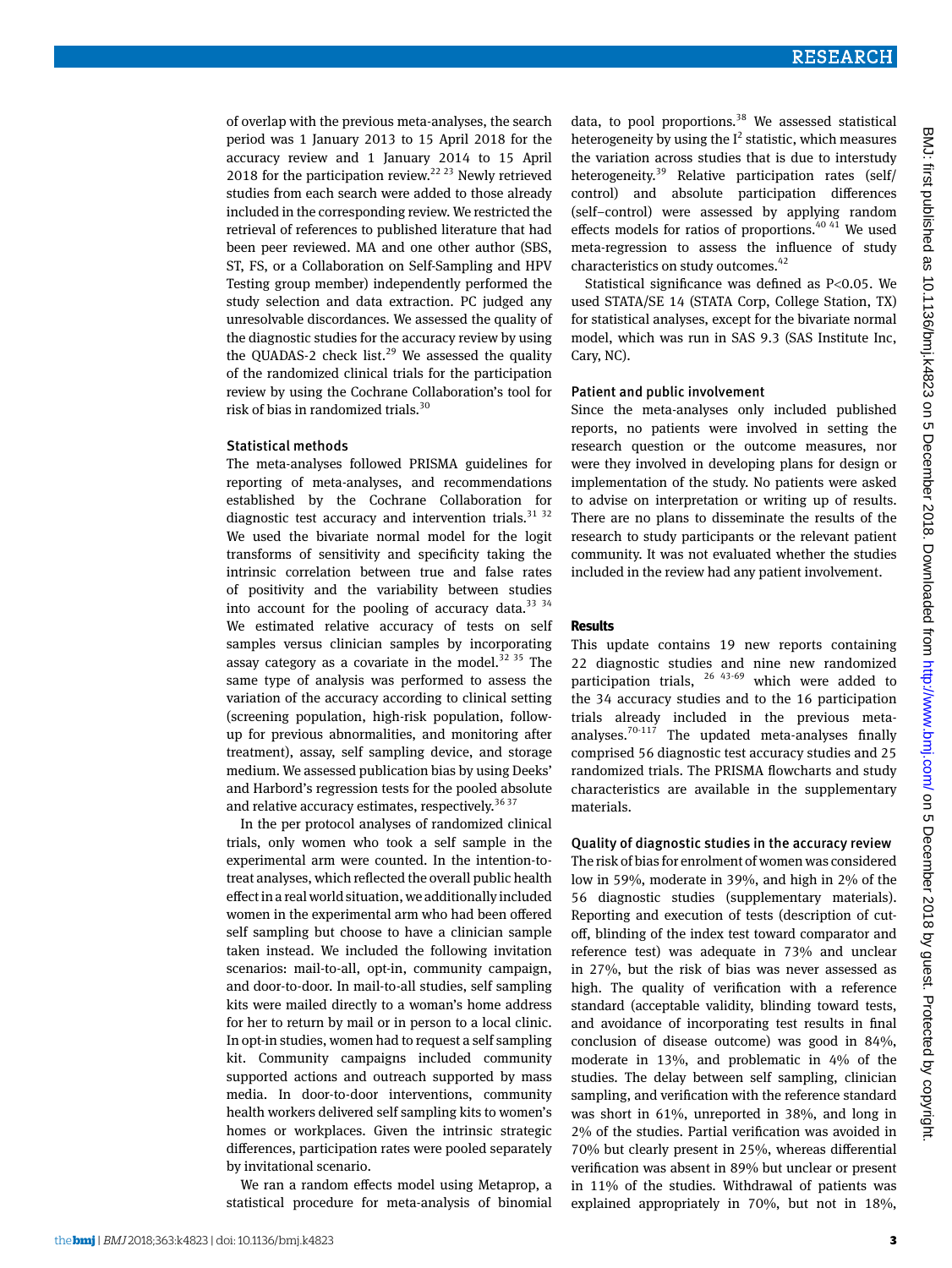and unclear in 12% of the studies. In most papers, uninterpretable results were poorly reported for the evaluated tests and for the reference standard (39% and 45%, respectively).

### Quality of randomized clinical trials in the participation review

Three (12%) of the 25 trials met the criteria for low risk of bias in all categories. $114$   $115$   $117$  In eight trials (32%) allocation was random and concealed,26 63-65 104 114 115 117 in 14 trials (56%) allocation was unclear,  $66 67 102 103 105 \cdot 113 116$  and in three trials (12%) allocation was problematic.<sup>62 68 69</sup> All trials had complete data for the participation outcome and were therefore at low risk of attrition bias. The quality of reporting was adequate in 12 trials (48%),26 67 102-104 107-109 114-118 incomplete in one  $\text{trial},^{106}$  and intermediate in the other trials.

#### Accuracy of hrHPV assay

The pooled absolute sensitivity and specificity for outcomes CIN2+ and CIN3+, varied substantially by clinical setting and, therefore, accuracy measures were pooled separately by setting. Figure 1 shows that in screening studies, the pooled absolute sensitivity of hrHPV assays for CIN2+ based on signal amplification was substantially lower in self samples (77%, 95% confidence interval 69% to 82%) than in clinician samples (93%, 89% to 96%). The pooled absolute specificity to exclude CIN2+ was 84% (95% confidence interval 77% to 88%) in self samples and 86% (81% to 90%) in clinician samples. The pooled absolute sensitivity of hrHPV assays for CIN2+ based on polymerase chain reactions was 96% for both self samples and clinician samples. The specificity to exclude CIN2+ was similar for both self samples and clinician samples (79%).

Supplementary table 10 shows the pooled absolute accuracy values for all clinical settings (screening population, high-risk population, followup for previous abnormalities, and monitoring after treatment). The absolute specificity of all hrHPV assays on self samples and clinician samples was substantially lower in the other clinical settings than with screening.

The relative accuracy of hrHPV assays on self samples versus clinician samples did not vary substantially by clinical setting and therefore we could estimate overall relative sensitivity and specificity under the condition to separate hrHPV assays based on signal amplification from hrHPV assays based on validated polymerase chain reaction.

Table 1 shows that hrHPV assays based on signal amplification were less sensitive (ratio 0.85, 95% confidence interval 0.80 to 0.89 for CIN2+; 0.86, 0.76 to 0.98 for CIN3+) and less specific (0.96, 0.93 to 0.98 to exclude CIN2+) on self samples versus clinician samples. The test positivity rate was, on average, 14% higher and the positive predictive value was significantly lower for both CIN2+ and CIN3+ for self samples (positive predictive value< 1).



Fig 1 | Meta-analysis of the accuracy, for hrHPV assays for CIN2+ based on signal amplification and polymerase chain reaction for self samples and clinician samples in primary cervical cancer screening. Estimates are derived from a bivariate model for pooling of diagnostic data

hrHPV assays based on polymerase chain reaction were equally sensitive (ratio 0.99, 95% confidence interval 0.97 to 1.02 for CIN2+; 0.99, 0.96 to 1.02 for  $CIN3+$ ) and slightly less specific  $(0.98, 0.97)$  to  $0.99$ to exclude CIN2+) on self samples versus clinician samples (table 1 and supplementary figs 3-6). The test positivity rate was similar in self samples versus clinician samples. Table 1 shows that the positive predictive values for CIN2+ or CIN3+ were not significantly lower for self samples.

Supplementary table 11 shows the pooled relative sensitivity and specificity for individual hrHPV assays for CIN2+ on self samples versus clinician samples. Each hrHPV assay based on signal amplification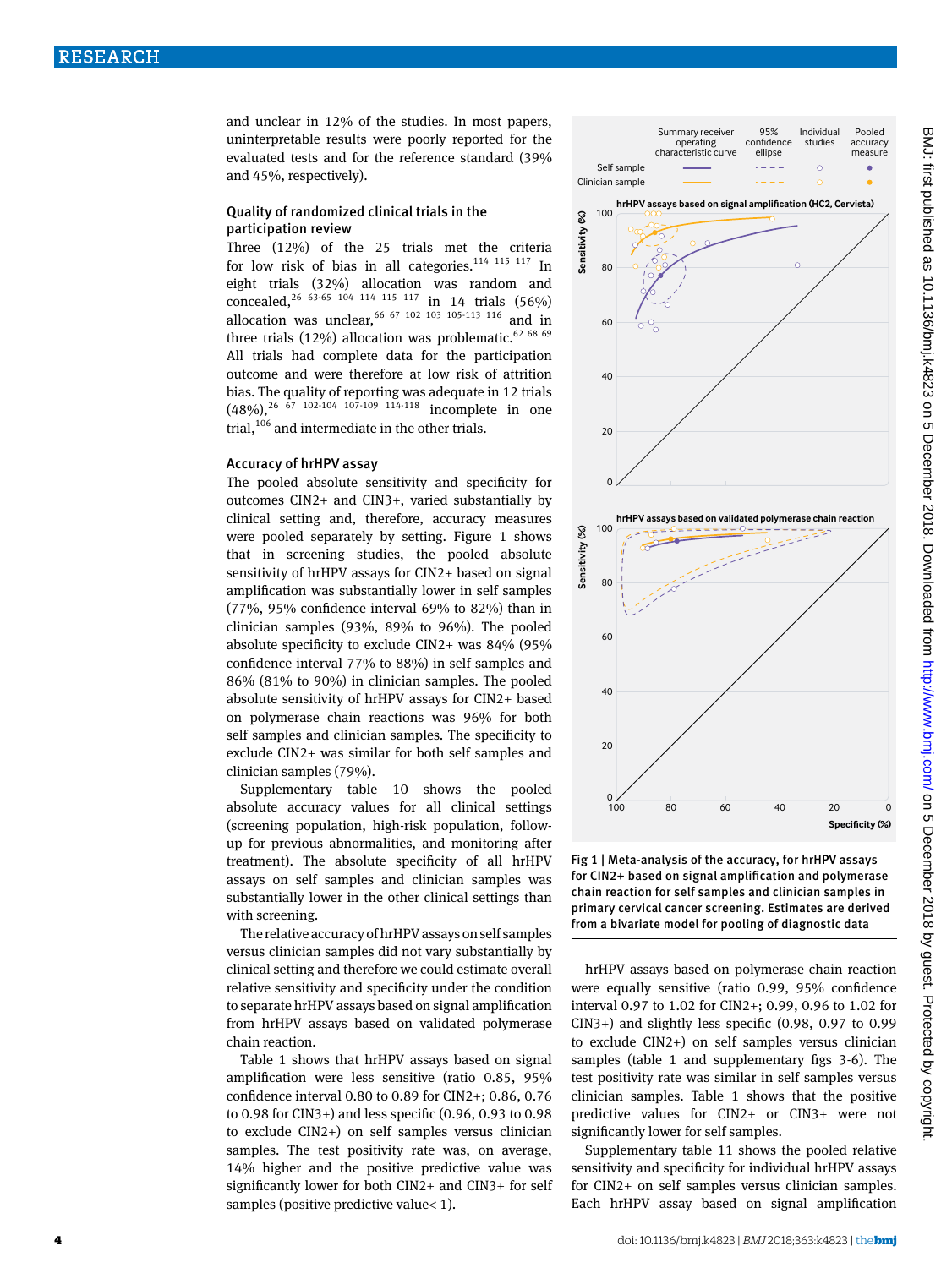|                                                                                                                                                            |         |                       | Ratio (95% CI)         |                        |                               |                               |  |
|------------------------------------------------------------------------------------------------------------------------------------------------------------|---------|-----------------------|------------------------|------------------------|-------------------------------|-------------------------------|--|
| Assay                                                                                                                                                      |         | Outcome No of studies | Sensitivity            | Specificity            | Test positivity               | <b>PPV</b>                    |  |
| <b>SA</b>                                                                                                                                                  | $CIN2+$ | 23                    | $0.85$ (0.80 to 0.89)* | $0.96$ (0.93 to 0.98)* | $1.14(1.05 \text{ to } 1.24)$ | $0.71(0.62 \text{ to } 0.82)$ |  |
|                                                                                                                                                            | $CIN3+$ | $\mathsf{Q}$          | $0.86$ (0.76 to 0.98)* | $0.97$ (0.95 to 0.99)* |                               | $0.65$ (0.57 to 0.78)         |  |
| <b>PCR</b>                                                                                                                                                 | $CIN2+$ | 17                    | $0.99$ (0.97 to 1.02)  | $0.98$ (0.97 to 0.99)* | 1.00 (0.94 to 1.06)           | $0.97$ (0.90 to 1.04)         |  |
|                                                                                                                                                            | $CIN3+$ | 8                     | $0.99$ (0.96 to 1.02)  | $0.98$ (0.97 to 0.99)* |                               | $0.90$ (0.78 to 1.05)         |  |
| PPV=positive predictive value; CIN2+=cervical intraepithelial neoplasia of grade 2 or worse; CIN3+=cervical intraepithelial neoplasia of grade 3 or worse. |         |                       |                        |                        |                               |                               |  |

Table 1 | Pooled relative sensitivity and specificity of high-risk human papillomavirus (hrHPV) assays based on signal amplification (SA) and polymerase chain reaction (PCR) on self samples versus clinician samples

\*Statistically significantly different from unity.

(HC2, careHPV, and Cervista) as well as the hrHPV E6/E7 mRNA test with APTIMA were at least 15% less sensitive for CIN2+ on self samples versus clinician samples. Each hrHPV assay based on polymerase chain reaction was equally sensitive for CIN2+ and for CIN3+ on self samples versus clinician samples.

Table 2 shows that the pooled sensitivity of hrHPV assays based on signal amplification was 10% to 16% lower on a self sample versus a clinician sample for all self sampling device and storage medium categories.

Table 2 shows that the pooled sensitivity of hrHPV assays based on polymerase chain reaction on a self sample was similar (the 95% confidence interval for the ratio included unity) to a clinician sample for all of the self sampling devices and storage media. In general, hrHPV assays were less specific on self samples except for the HC2 assay on a tampon self sample  $(n=1)$  or an assay based on polymerase chain reaction on a vaginal lavage self sample (2). All hrHPV assays were less specific on self samples stored in cell preserving media

(9) or virological media (18). Pooled relative accuracy data for each self sampling device and storage medium can be found in supplementary tables 12 and 13.

No important patterns in the relation between the accuracy and QUADAS items or small study effects could be discerned (supplementary materials). However, in screening studies, where partial verification bias was avoided, the specificity of the hrHPV assay based on signal amplification on self samples was significantly lower (83%) than in studies where verification was not avoided or unclear (87%; P=0.03).

#### Efficacy of invitation scenarios

#### Participation in the self sampling arm

Table 3 and supplementary figure 9 show that the percentage of women in the self sampling arm that had a hrHPV test done on a self sample, when the self sampling kit was mailed to a woman's home (mail-toall), varied in the per protocol analysis between 6.4% and 34.0%, with a pooled average of 19.2% (95% confidence interval 15.7% to 23.0%).

Table 2 | Variation in relative sensitivity and specificity of high-risk human papillomavirus (hrHPV) assays on self samples versus clinician samples, by self sampling device and storage medium

| Covariate                                      | No of studies  | Relative sensitivity (95% CI) | Relative specificity (95% CI) |  |  |  |
|------------------------------------------------|----------------|-------------------------------|-------------------------------|--|--|--|
| Self sampling device                           |                |                               |                               |  |  |  |
| hrHPV assay based on signal amplification      |                |                               |                               |  |  |  |
| <b>Brush</b>                                   | 13             | $0.84$ (0.78 to 0.90)*        | $0.93$ (0.91 to 0.96)*        |  |  |  |
| Swab                                           |                | $0.85$ (0.78 to 0.91)*        | $0.93$ (0.90 to 0.95)*        |  |  |  |
| Lavaget                                        | $\overline{2}$ | 0.84 (0.69 to 1.04)           | $0.74$ (0.55 to 0.98)*        |  |  |  |
| Tampon                                         |                | 0.86 (0.78 to 0.96)*          | 1.02 (1.00 to 1.03)           |  |  |  |
| hrHPV assay based on polymerase chain reaction |                |                               |                               |  |  |  |
| <b>Brush</b>                                   | 12             | 0.98 (0.95 to 1.02)           | $0.95$ (0.91 to 0.99)*        |  |  |  |
| Swab                                           | 4              | $0.98(0.93 \text{ to } 1.03)$ | 0.93 (0.89 to 0.98)*          |  |  |  |
| Lavaget                                        | 4              | 0.95 (0.87 to 1.04)           | 1.09 (0.91 to 1.30)           |  |  |  |
| Tampon                                         | $\overline{0}$ | <b>NA</b>                     | <b>NA</b>                     |  |  |  |
| Storage medium                                 |                |                               |                               |  |  |  |
| hrHPV assay based on signal amplification      |                |                               |                               |  |  |  |
| Cell preservingt                               | 3              | $0.84$ (0.78 to 0.90)*        | 0.93 (0.91 to 0.96)*          |  |  |  |
| Virologicalt                                   | 15             | $0.86$ (0.81 to 0.91)*        | $0.95$ (0.92 to 0.98)*        |  |  |  |
| Dry samples                                    | $\circ$        | <b>NA</b>                     | <b>NA</b>                     |  |  |  |
| Other                                          | 1              | 0.90 (0.71 to 1.13)           | 0.92 (0.71 to 1.21)           |  |  |  |
| hrHPV assay based on polymerase chain reaction |                |                               |                               |  |  |  |
| Cell preserving                                | 6              | 1.00 (0.96 to 1.04)           | $0.92$ (0.88 to 0.97)*        |  |  |  |
| Virologicalt                                   | 3              | 0.97 (0.91 to 1.04)           | $0.94$ (0.89 to 0.99)*        |  |  |  |
| Dry samplest                                   |                | 0.96 (0.90 to 1.02)           | $1.01(0.94 \text{ to } 1.10)$ |  |  |  |
| Other                                          | $\mathbf{1}$   | 0.95 (0.80 to 1.13)           | 1.05 (0.69 to 1.58)           |  |  |  |

Relative values were computed by using a bivariate normal model, separating studies using a hrHPV assay based on signal amplification or a hrHPV assay based on polymerase chain reaction. Pooling was performed using a bivariate normal model. NA=not available.

\*Relative accuracy statistically significantly different from unity.

†When the bivariate model containing covariates did not fit or when the number of studies <4, a separate pooling of the relative sensitivity and relative specificity using a model for ratios of proportions was run.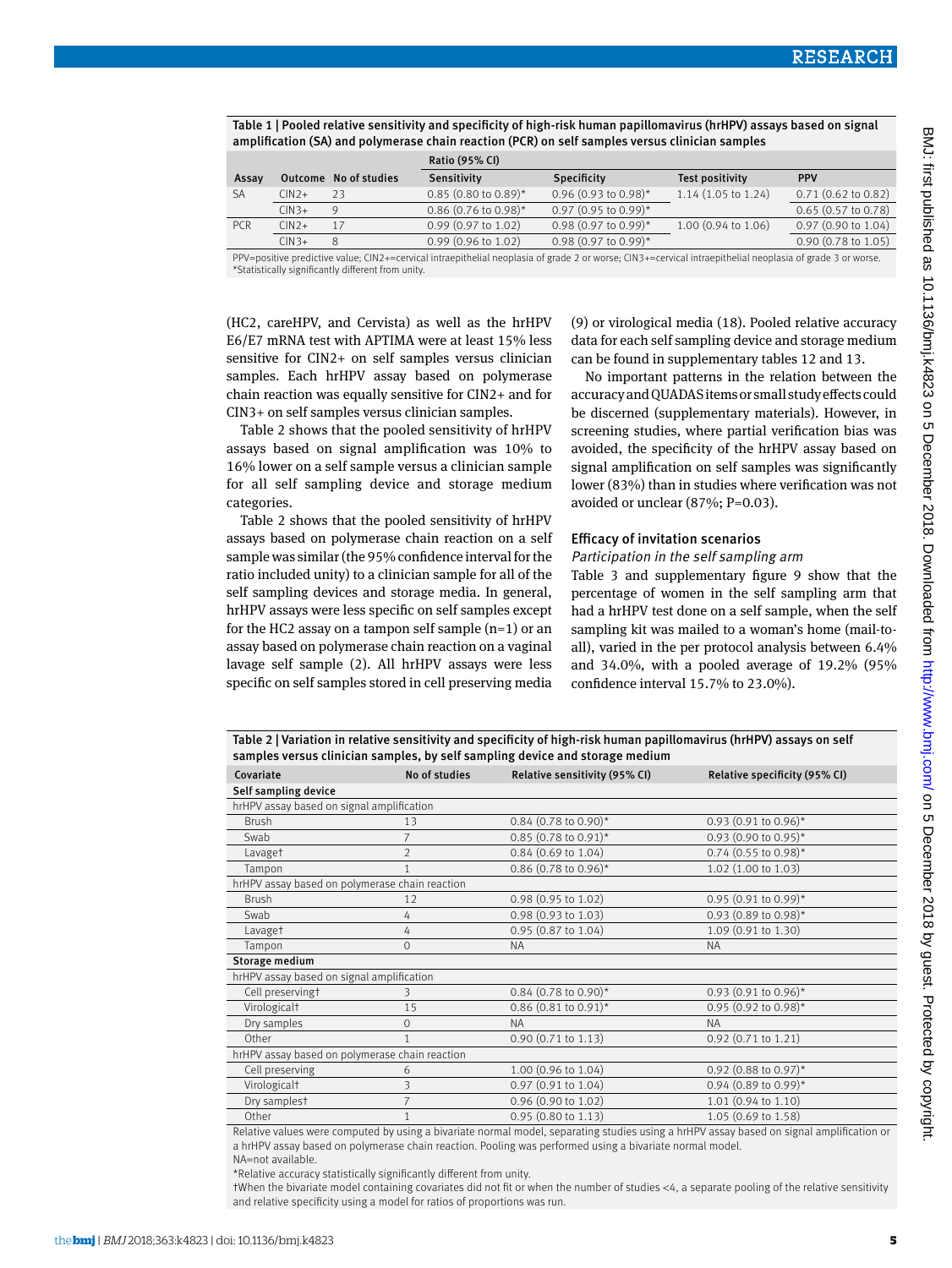Table 3 | Absolute participation in self sampling arm and control arm, participation difference and relative participation in self sampling versus control arm, by invitation scenario

|                                                                                                                                                                       |               | Absolute participation   |                              |                                                                     |                               |  |  |
|-----------------------------------------------------------------------------------------------------------------------------------------------------------------------|---------------|--------------------------|------------------------------|---------------------------------------------------------------------|-------------------------------|--|--|
| <b>Invitation scenario</b>                                                                                                                                            | No of studies | Self sampling % (95% CI) | Control % (95% CI)           | Participation difference % (95% CI) Relative participation (95% CI) |                               |  |  |
| Per protocol                                                                                                                                                          |               |                          |                              |                                                                     |                               |  |  |
| Mail-to-all                                                                                                                                                           | $19/21*$      | 19.2 (15.7 to 23.0)      | $11.5(8.3 \text{ to } 15.1)$ | $7.3$ (4.1 to 10.6)                                                 | $1.87(1.43 \text{ to } 2.44)$ |  |  |
| Opt-in                                                                                                                                                                | $6/8*$        | 7.8 (5.2 to 10.9)        | 13.4 (10.2 to 16.9)          | $-5.1$ ( $-10.0$ to $-0.2$ )                                        | $0.73(0.51 \text{ to } 1.04)$ |  |  |
| Community campaign                                                                                                                                                    |               | 15.6 (12.4 to 19.5)      | $6.0$ (4.2 to 8.7)           | $9.5$ (5.4 to 13.7)                                                 | 2.58 (1.67 to 3.99)           |  |  |
| Door-to-door                                                                                                                                                          | 4             | 94.2 (80.2 to 100.0)     | 53.3 (10.5 to 93.2)          | 39.7 (4.0 to 75.4)                                                  | $1.99$ (0.68 to 5.85)         |  |  |
| Intention-to-treatt                                                                                                                                                   |               |                          |                              |                                                                     |                               |  |  |
| Mail-to-all                                                                                                                                                           | $19/21*$      | 24.8 (21.6 to 28.1)      | $11.5(8.3 \text{ to } 15.1)$ | 12.8 (10.4 to 15.1)                                                 | 2.33 (1.86 to 2.91)           |  |  |
| Opt-in                                                                                                                                                                | $6/8*$        | 17.7 (12.3 to 23.9)      | 13.4 (10.2 to 16.9)          | $3.3 (-0.7 to 7.3)$                                                 | $1.22(0.93 \text{ to } 1.61)$ |  |  |
| Community campaign                                                                                                                                                    |               | 15.6 (12.4 to 19.5)      | $6.0$ (4.2 to 8.7)           | $9.5$ (5.4 to 13.7)                                                 | 2.58 (1.67 to 3.99)           |  |  |
| Door-to-door                                                                                                                                                          | 4             | 94.6 (83.0 to 99.9)      | 53.3 (10.5 to 93.2)          | 40.5 (3.0 to 78.0)                                                  | $2.01$ (0.66 to 6.15)         |  |  |
| *Ciavai Bossi, 2011 and Ciavai Bossi, 2015 had tug santrol arques (ano in uhigh a Bon amosques telem bus alinician and another in uhigh a complete hellBV tosting uno |               |                          |                              |                                                                     |                               |  |  |

\*Giorgi-Rossi, 2011 and Giorgi-Rossi, 2015 had two control groups (one in which a Pap smear was taken by a clinician and another in which a sample for hrHPV testing was taken by a clinician). Kellen et al, 2018 also had two control arms (one with and one without recall letters).

†Certain studies reported that some women, allocated to the self sampling, had a Pap smear taken by a clinician. The sum of the number of self samples taken and Pap smears taken, were counted in the intention-to-treat analyses. In studies, where no such cases were reported, the number of events in the per protocol and intention-to-treat analyses analyses were considered as equal.

> The pooled participation rate was 7.8% (95% confidence interval 5.2% to 10.9%) when women had to request a self sampling kit (opt-in), 15.6% (12.4% to 19.5%) in one trial where women were invited through community campaigns, and 94.2% (80.2% to 100.0%) when community health workers delivered self sample kits directly to women's homes or workplaces (door-to-door). In the trials in which additional Pap tests were reported in the mail-toall group (intention-to-treat analysis), the overall participation rate was slightly or substantially higher, ranging from 10.2% to 39.0%, with an average rate of 24.8% (21.6% to 28.1%). The pooled percentage of participating women, in the intention-to-treat analysis of the self sampling arm, was 17.7% (12.3% to 23.9%) in the opt-in scenario and 94.6% (83.0 to 99.9%) in the door-to-door scenario.

#### Participation in the control arm

Table 3 and supplementary figure 10 show that the average percentage of women who participated in the control arm was 11.5% (95% confidence interval 8.3% to 15.1%) in the mail-to-all scenario, 13.4% (10.2% to 16.9%) in the opt-in scenario, 6.0% (4.2% to 8.7%) in the community campaigns scenario, and 53.3% (10.5% to 93.2%) in the door-to-door scenario. By default, the participation rates in the control arm were the same in the intention-to-treat analysis. In two Italian studies, $104117$  there were groups of women who were offered hrHPV testing on clinician samples in the control arm. The participation was not significantly different when hrHPV testing was performed versus when cytology was performed (P=0.60  $v$  P=0.76).<sup>104 117</sup> In the Belgian randomized clinical trial,  $69$  two control arms were included: one where the usual reminder letter was sent to non-responders and another one where no letter was sent to non-responders. In the first control arm (reminder letter) the response rate was 10.5% (95% confidence interval 9.9% to 11.2%), whereas in the second control arm (no letter), the response rate was slightly lower (8.0%, 95% confidence interval 7.5% to 8.6%).

## Participation differences between self sampling and control arms

Table 3 and figure 2 show that in the per protocol analysis of the mail-to-all scenario, the pooled participation difference was 7.3% (95% confidence interval 4.1% to 10.6%,  $I^2 = 99$ %). The participation difference was nearly always positive except for two studies where the difference was significantly lower than zero. In the opt-in scenario, the pooled difference tended to be negative in several studies and was also lower than zero when trials were pooled (participation difference −5.1%, 95% confidence interval −10.0% to −0.2%). In the community campaign, the participation difference was 9.5% (95% confidence interval 5.4% to 13.7%), whereas in the door-to-door scenario the pooled difference was 39.7% (95% confidence interval 4.0% to 75.4%, range 11% to 64%,  $I^2 = 99.9\%$ ).

In the intention-to-treat analysis of the mail-toall scenario, the pooled participation difference was 12.8% (95% confidence interval 10.4% to 15.1%, range 5% to 30%,  $I^2=97\%$ ), whereas in the opt-in scenario the difference was not significantly different from zero (participation difference 3.3%, 95% confidence interval −0.7% to 7.3%). For the other scenarios, the intention-to-treat analyses showed similar participation differences as in the per protocol analyses.

# Relative participation in self sampling versus control arms

Table 3 and supplementary figure 11 show that, on average, the relative participation rate was 1.87 times (95% confidence interval 1.43 to 2.44) and 2.33 times (1.86 to 2.91) higher in the self sampling arm versus the control arm of the trials with a mail-to-all scenario, in the per protocol and intention-to-treat analyses, respectively. In the per protocol analysis of the trials with opt-in scenarios, the average relative participation was lower in the self sampling versus the control arm, although not significantly (0.73, 95% confidence interval 0.51 to 1.04), whereas on average in the intention-to-treat analysis, the pooled relative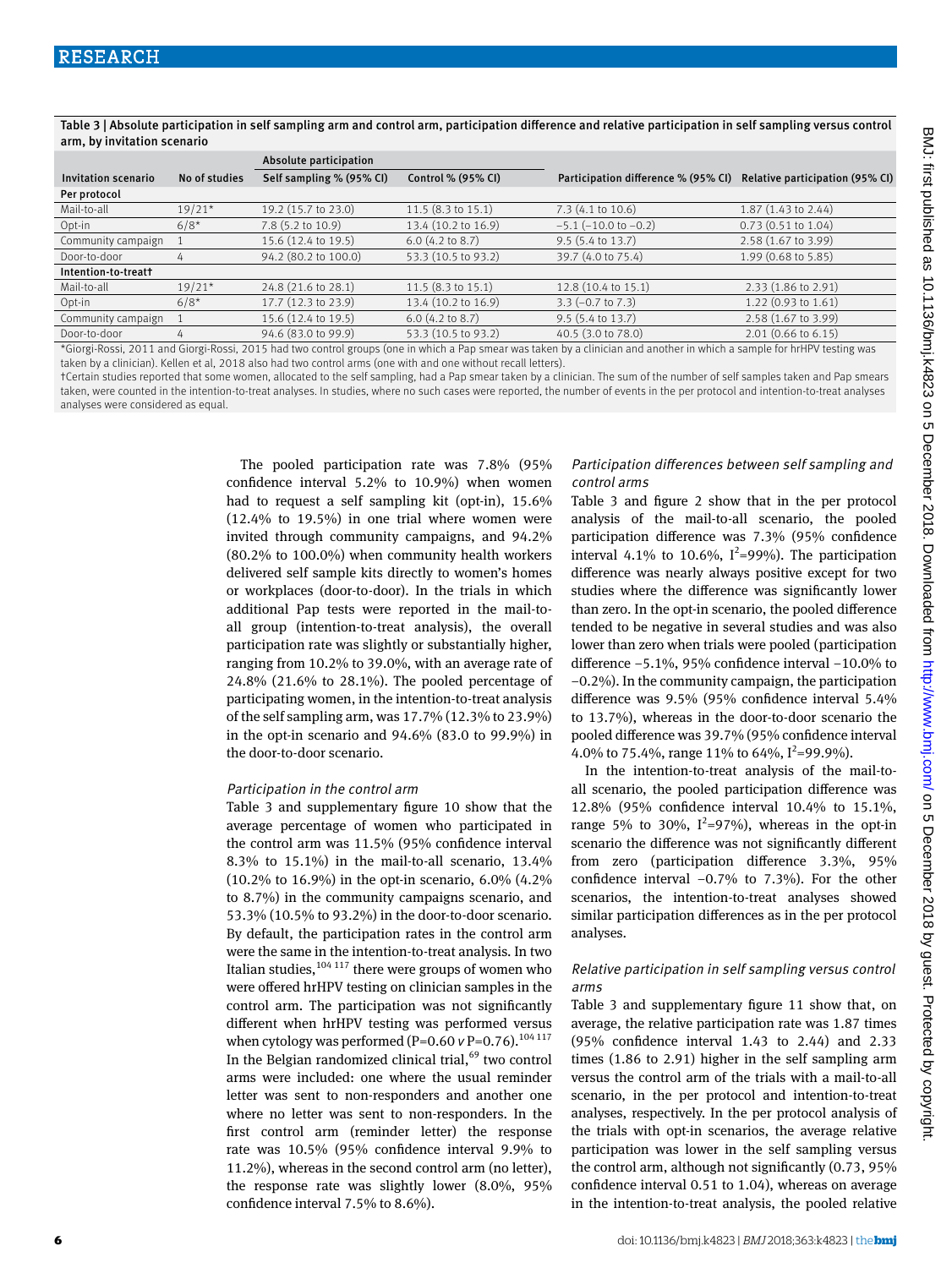|                                      |                         | Per protocol                          |                                       | Intention-to-treat                    |                                       |
|--------------------------------------|-------------------------|---------------------------------------|---------------------------------------|---------------------------------------|---------------------------------------|
| <b>Study</b>                         | <b>Test control arm</b> | <b>Participation rate</b><br>(95% CI) | <b>Participation rate</b><br>(95% CI) | <b>Participation rate</b><br>(95% CI) | <b>Participation rate</b><br>(95% CI) |
| Mail-to-all                          |                         |                                       |                                       |                                       |                                       |
| <b>Bais 2007</b>                     | Cyto                    |                                       | 0.14 (0.09 to 0.19)                   |                                       | 0.17 (0.12 to 0.22)                   |
| Gok 2010                             | Cyto                    |                                       | 0.11 (0.07 to 0.15)                   |                                       | 0.11 (0.07 to 0.16)                   |
| Giorgi-Rossi 2011                    | Cyto                    |                                       | 0.03 (-0.01 to 0.07)                  |                                       | 0.06 (0.02 to 0.10)                   |
| Piana 2011                           | Cyto                    | h.                                    | 0.19 (0.18 to 0.21)                   |                                       | 0.19 (0.18 to 0.21)                   |
| Szarewski 2011                       | Cyto                    |                                       | 0.02 (0.00 to 0.04)                   | г                                     | 0.06 (0.04 to 0.08)                   |
| Virtanen 2011                        | Cyto                    |                                       | 0.02 (0.00 to 0.04)                   | H.                                    | 0.06 (0.04 to 0.08)                   |
| Wikstrom 2011                        | Cyto                    | Ш                                     | 0.25 (0.22 to 0.27)                   | h.                                    | 0.30 (0.27 to 0.32)                   |
| Gok 2012                             | Cyto                    | П                                     | 0.24 (0.21 to 0.27)                   | ٠                                     | 0.24 (0.21 to 0.27)                   |
| Sancho-Garnier 2013                  | Cyto                    | П                                     | 0.16(0.15 to 0.17)                    |                                       | 0.16 (0.15 to 0.17)                   |
| Haguenoer 2014                       | Cyto                    |                                       | 0.02 (0.00 to 0.04)                   |                                       | 0.11 (0.08 to 0.13)                   |
| Cadman 2015                          | Cyto                    |                                       | 0.03 (0.01 to 0.04)                   |                                       | 0.09 (0.07 to 0.10)                   |
| Giorgi-Rossi 2015                    | Cyto                    |                                       | 0.08 (0.06 to 0.10)                   | h.                                    | 0.10 (0.08 to 0.12)                   |
| Enerly 2016                          | Cyto                    |                                       | -0.02 (-0.05 to 0.01)                 |                                       | 0.10 (0.07 to 0.14)                   |
| Racey 2016                           | Cyto                    |                                       | 0.06 (-0.00 to 0.11)                  |                                       | 0.17 (0.10 to 0.23)                   |
| Sultana 2016                         | Cyto                    |                                       | 0.05 (0.04 to 0.07)                   |                                       | 0.10 (0.09 to 0.11)                   |
| Kitchener 2017                       | Cyto                    | h.                                    | -0.09 (-0.11 to -0.07)                |                                       | 0.05 (0.03 to 0.08)                   |
| Tranberg 2018                        | Cyto                    | г                                     | -0.06 (-0.08 to -0.04)                |                                       | 0.13 (0.11 to 0.15)                   |
| Giorgi-Rossi 2011                    | <b>HPV</b>              |                                       | 0.02 (-0.02 to 0.06)                  |                                       | 0.05 (0.01 to 0.09)                   |
| Giorgi-Rossi 2015                    | <b>HPV</b>              |                                       | 0.08 (0.06 to 0.09)                   |                                       | 0.10 (0.08 to 0.11)                   |
| Darlin 2013                          | Cyto/HPV                |                                       | 0.11 (0.08 to 0.13)                   |                                       | 0.11 (0.08 to 0.13)                   |
| Kellen 2018 (no lettter)             | Cyto/HPV                |                                       | 0.11 (0.10 to 0.12)                   |                                       | 0.18 (0.17 to 0.19)                   |
| Kellen 2018 (recall letter) Cyto/HPV |                         |                                       | 0.08 (0.07 to 0.09)                   |                                       | 0.15 (0.14 to 0.16)                   |
| Subtotal:                            |                         |                                       | 0.07 (0.04 to 0.11)                   |                                       | 0.13 (0.10 to 0.15)                   |
|                                      |                         |                                       | P<0.001, l <sup>2</sup> =98.7%        |                                       | P<0.001, l <sup>2</sup> =97.0%        |
| Opt-in                               |                         |                                       |                                       |                                       |                                       |
| Giorgi-Rossi 2011                    | Cyto                    |                                       | -0.08 (-0.11 to -0.05)                |                                       | -0.05 (-0.09 to -0.02)                |
| Broberg 2014                         | Cyto                    |                                       | 0.03 (0.00 to 0.06)                   |                                       | 0.12 (0.09 to 0.16)                   |
| Giorgi-Rossi 2015                    | Cyto                    |                                       | -0.01 (-0.03 to 0.00)                 |                                       | 0.00 (-0.02 to 0.02)                  |
| Kitchener 2017                       | Cyto                    |                                       | -0.15 (-0.16 to -0.13)                |                                       | 0.00 (-0.02 to 0.02)                  |
| Tranberg 2018                        | Cyto                    |                                       | -0.17 (-0.19 to -0.15)                |                                       | 0.06 (0.04 to 0.08)                   |
| Giorgi-Rossi 2011                    | <b>HPV</b>              |                                       | -0.09 (-0.13 to -0.06)                |                                       | -0.06 (-0.10 to -0.03)                |
| Giorgi-Rossi 2015                    | <b>HPV</b>              |                                       | -0.02 (-0.03 to 0.00)                 |                                       | 0.00 (-0.02 to 0.01)                  |
| Kellen 2018 (no lettter)             | Cyto/HPV                |                                       | 0.00 (-0.01 to 0.01)                  |                                       | 0.08 (0.07 to 0.09)                   |
| Kellen 2018 (recall letter) Cyto/HPV |                         |                                       | 0.03 (0.02 to 0.03)                   |                                       | 0.11 (0.10 to 0.12)                   |
| Subtotal:                            |                         |                                       | -0.05 (-0.10 to 0.00)                 |                                       | 0.03 (-0.01 to 0.07)                  |
|                                      |                         |                                       | P<0.001, l <sup>2</sup> =99.0%        |                                       | P<0.001, l <sup>2</sup> =97.6%        |
| <b>Community campaign</b>            |                         |                                       |                                       |                                       |                                       |
| Zehbe 2016                           | Cyto                    |                                       | 0.10 (0.05 to 0.14)                   |                                       | 0.10 (0.05 to 0.14)                   |
| Door-to-door                         |                         |                                       |                                       |                                       |                                       |
| Lazcano-Ponce 2011                   | Cyto                    |                                       | 0.11 (0.11 to 0.12)                   |                                       | 0.11 (0.11 to 0.12)                   |
| Arrossi 2015                         | <b>HPV</b>              |                                       | 0.61 (0.59 to 0.63)                   |                                       | 0.64 (0.62 to 0.66)                   |
| <b>Moses 2015</b>                    | <b>HPV</b>              |                                       | 0.51 (0.45 to 0.57)                   |                                       | 0.36 (0.28 to 0.44)                   |
| Modibbo 2017                         | <b>VIA</b>              |                                       | 0.36 (0.28 to 0.44)                   |                                       | 0.51 (0.45 to 0.57)                   |
| Subtotal:                            |                         |                                       | 0.40 (0.04 to 0.75)                   |                                       | 0.41 (0.03 to 0.78)                   |
|                                      | 0.25                    |                                       | P<0.001.1 <sup>2</sup> =99.9%<br>0.25 |                                       | P<0.001, l <sup>2</sup> =99.9%        |

Fig 2 | Difference in participation rate between the self sampling and the control arms of randomized trials. Cyto=cytology; HPV=human papillomavirus; VIA=visual inspection after application of acetic acid

participation exceeded unity, although not significantly (1.22, 0.93 to 1.61). The relative participation was on average twice as high in the self sampling versus the control arms in the community campaign and door-todoor scenarios.

We found five studies that provided response rates in both trial arms stratified by categories defined on the screening history status.<sup>26 65</sup> <sup>103</sup> <sup>113</sup> <sup>114</sup> Since the categorization was different throughout studies, subgroup meta-analysis or meta-regressions were not possible and, therefore, we analyzed participation rates and relative participation separately for the trials with stratified data (supplementary table 16).

We observed that participation rates decreased generally with length of time since last screening in both trial arms. The lowest rates were in women with no screening records except for one study.<sup>65</sup> However, the relative participation tended to increase with time since last screening, not taking the women with no screening records into account.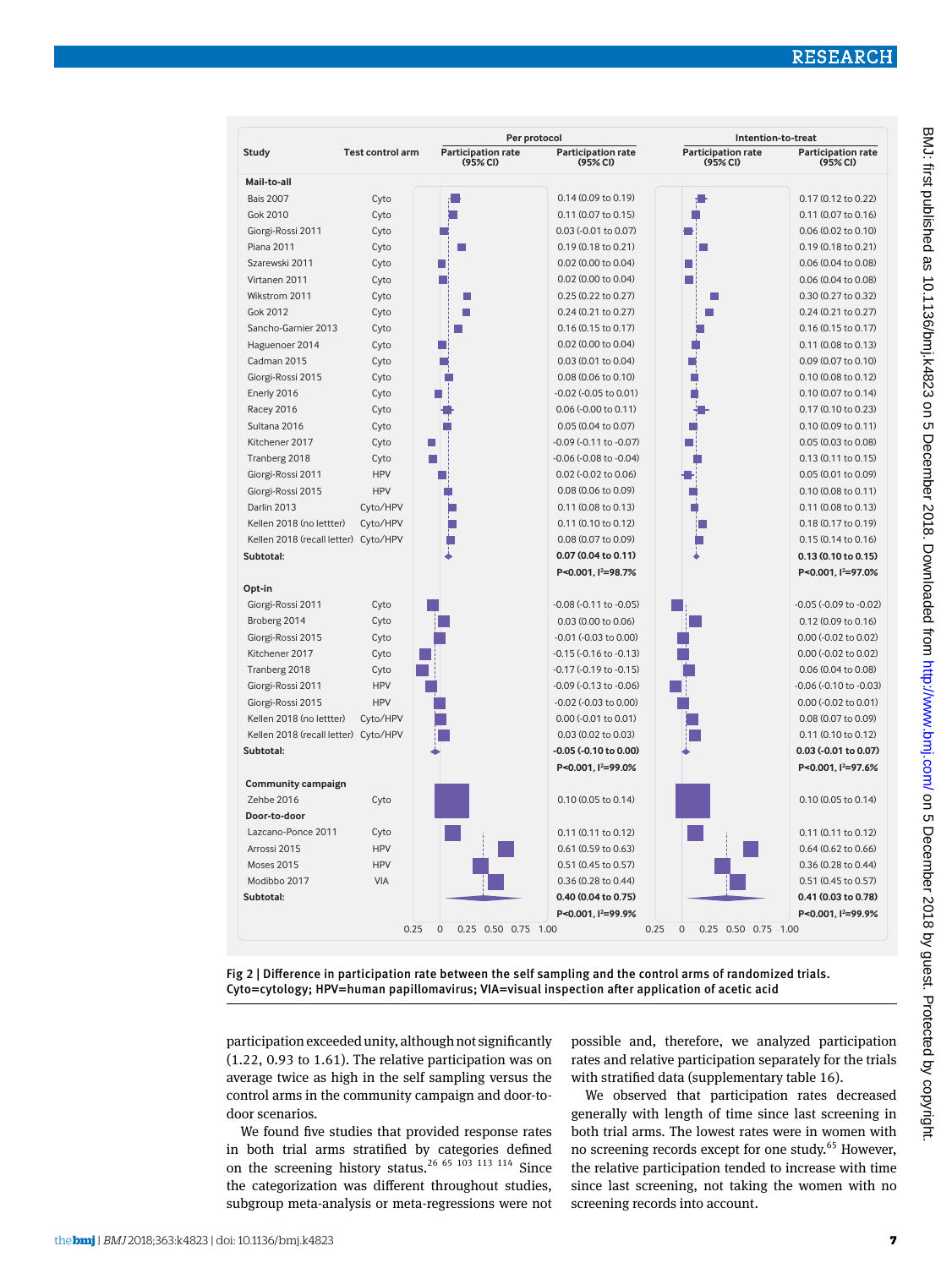| Table 4 Absolute proportion in self sampling arm and contrasts between self sampling and control arms |                |                                                 |                         |                               |                                            |  |
|-------------------------------------------------------------------------------------------------------|----------------|-------------------------------------------------|-------------------------|-------------------------------|--------------------------------------------|--|
| <b>Parameter</b>                                                                                      | No of studies* | Absolute proportion self<br>sampling % (95% CI) | No of studiest (95% CI) | Relative proportion           | <b>Proportion difference %</b><br>(95% CI) |  |
| Unsatisfactory sample                                                                                 | 16             | $0.7$ (0.4 to 1.0)                              | <b>NA</b>               | NA.                           | NA.                                        |  |
| Test positivity‡                                                                                      | 22             | 11.1 (9.8 to 12.4)                              | <b>NA</b>               | <b>NA</b>                     | ΝA                                         |  |
| Adherence to follow-up                                                                                | 20             | 80.6 (67.0 to 91.5)                             | 10                      | $0.91(0.80 \text{ to } 1.04)$ | $-4.8$ ( $-13.1$ to 3.5)                   |  |
| CIN2+ detection per                                                                                   | 18             | $2.6(1.4 \text{ to } 4.1)$                      | 14                      | 2.28 (1.44 to 3.61)           | $1.6(0.1 \text{ to } 3.1)$                 |  |
| thousand invited §1                                                                                   |                |                                                 |                         |                               |                                            |  |
| CIN2+ detection per                                                                                   | 18             | $9.8(7.1 \text{ to } 13.0)$                     | 14                      | $1.13(0.63 \text{ to } 2.04)$ | $2.9$ (-1.7 to 7.5)                        |  |
| thousand screened**¶                                                                                  |                |                                                 |                         |                               |                                            |  |

NA=Not available; CIN2+=cervical intraepithelial neoplasia grade 2 or worse.

\*Reporting the parameter in both the self sampling and control arms.

†Reporting the parameter in the self sampling arm.

‡Of high-risk human papillomavirus (hrHPV) assay in the self sampling arm (per protocol).

§Depends on participation, adherence to follow-up, prevalence of disease among participants, and sensitivity of tests (screening and follow-up). ¶Restricted to data where a Pap smear was taken in the control arm.

\*\*Depends on adherence to follow-up, prevalence of disease among participants and sensitivity of tests (screening and follow-up).

We did not find evidence of publication bias in the mail-to-all or opt-in scenarios for relative participation (supplementary table 17).

## Sample adequacy, test positivity rate, adherence to follow-up, detection of CIN2+

Sixteen of the trials reported on the adequacy of self collected samples. Table 4 and supplementary figure 12 show that, on average, 0.7% of self samples (95% confidence interval 0.4% to 1.0%, range 0.0% to 2.7%,  $I^2$ =77.5%) were unsatisfactory for hrHPV testing.

The hrHPV test positivity varied between 6.0% and 29.4%. The hrHPV positivity rate, pooled from 22 trials, was 11.1% (95% confidence interval 9.8% to 12.4%,  $I^2 = 92.2$ %) (table 4 and supplementary fig 14).

In 20 trials in which adherence to follow-up among women with self samples that tested positive for hrHPV was reported, on average, 80.6% (95% confidence interval 67.0% to 91.5%, range 41% to 100%,  $I^2 = 98.7$ %) had a follow-up examination. The rate of adherence to follow-up varied by applied triage policy, with higher adherence in studies with direct referral compared with studies with a triage policy (supplementary fig 14). The adherence to follow-up was lower in women who tested positive for hrHPV in the self sampling arm versus women in the control arm, but the difference was not significant in 10 trials in which the follow-up adherence was reported in both arms (relative proportion of 0.91, 95% confidence interval 0.80 to 1.04; proportion difference of −4.8%, 95% confidence interval −13.1% to 3.5%).

The CIN2+ detection rate in the self sampling arm varied between 0 to 11 per 1000 invited women (supplementary fig 15). On average, the detection rate was 2.28 times (95% confidence interval 1.44 to 3.61,  $I^2=41.4\%$ ) higher in the self sampling arm versus the control arm. The detection rate ratio varied by triage policy, with a greater detection rate ratio (P=0.031) when women with a self sample that tested positive for hrHPV were directly referred to colposcopy (relative detection for the self sampling *v* control arm of 3.03 *v* 1.79; supplementary fig 16). The detection rate per 1000 screened women varied between 0 and 35. On average, the detection of CIN2+ per number of screened women was similar in the two trial arms (relative proportion 1.13, 95% confidence interval

0.63 to 2.04, range 0.05-4.31,  $I^2=64.8\%$ ; table 4 and supplementary fig 17). No detection rate heterogeneity by self sample triage strategy was observed.

#### **Discussion**

Our first meta-analysis, on test accuracy, showed that hrHPV testing with an hrHPV assay based on polymerase chain reaction is as sensitive for detection of CIN2+ and CIN3+ and slightly less specific on self samples compared with clinician samples. On the other hand, Hybrid Capture II and Cervista, two hrHPV assays based on signal amplification, have lower sensitivity to detect CIN2+ and CIN3+ and are less specific to exclude CIN2+ when applied to self samples. mRNA testing with APTIMA and hrHPV DNA testing with careHPV were less sensitive but as specific on self samples compared with clinician samples. No strong effects of self sampling devices or storage media could be shown. However, most studies compared accuracy of self samples with clinician samples using certain sampling devices or storage media. Differences could be assessed by subgroup meta-analyses. More comparative diagnostic studies are needed, comparing combinations of assays, sampling devices, and storage media to generate more robust data in order to develop more precise guidelines.<sup>119</sup>

Our first meta-analysis also confirmed that the estimates of the relative accuracy of hrHPV testing of self samples compared with clinician samples is a robust outcome that does not vary substantially across clinical setting. This finding justifies the choice of a colposcopy clinic as an appropriate research setting in which combinations of hrHPV tests, self sampling devices (including instruments to collect urine), and storage media can be evaluated.<sup>119</sup>

#### Comparison with other studies

Recent randomized trials have shown that cytology triage after hrHPV screening results in lower incidence of cancer.18 20 Since reflex cytology triage is not recommended on self samples because of its poor accuracy, $21$  an additional visit is needed to collect a cervical sample for cytological assessment. If followup to the cytology visit is poor, the overall gain in screening coverage could be partly compromised.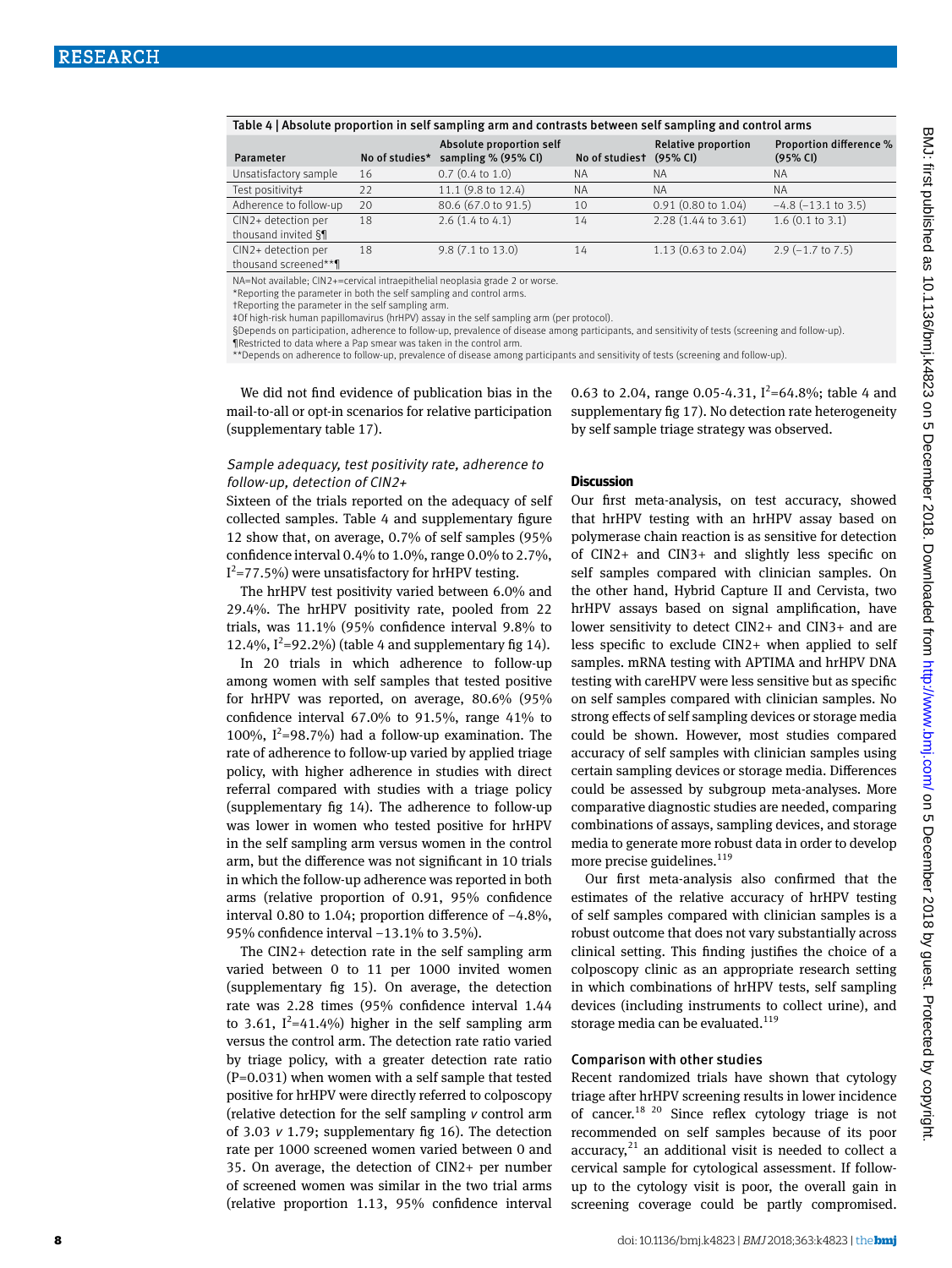Therefore, we consider that finding a molecular test that permits reflex testing of samples that test positive for hrHPV should be a priority for future research. Hyper-methylation of certain viral or human genes involved in carcinogenesis has shown promising accuracy profiles and could be applied to self samples, but needs to be validated.<sup>120 121</sup> Recent studies have revealed that hrHPV testing is also feasible on urine.<sup>122</sup> Collection of urine could be easier for women who dislike vaginal collection. However, most studies document only virological outcomes.<sup>123</sup> Studies assessing the clinical accuracy of hrHPV testing on urine are urgently needed. $124$ 

The relative participation, the main effect size of participation trials, is determined by the response rate in the control arm. An absolute gain in participation (participation difference) will yield a larger relative effect when the participation in the control intervention is low. For instance, relative participation tended to be highest among women who were never screened or who were last screened five or more years ago (supplementary table 16).<sup>103 113 114</sup>

Mailing self sampling kits to women's home address is more effective in reaching populations that are underscreened compared with sending invitation or reminder letters for clinician sampling. The size of effect is highly variable among the included trials. Therefore, we recommend the set up of local trials to assess feasibility, effectiveness, and cost effectiveness before rolling out programs that include self sampling at regional or national levels.

The opt-in scenario, in which women request a self sampling kit, looks interesting from an economic and ecological point of view, but is not significantly more efficacious in generating responses in women who do not attend the regular screening program than routine invitations. Also, the results were very heterogeneous (P<0.001) for the opt-in scenario, warning against generalization. In two observational studies conducted in Sweden and Denmark, women who were underscreened had the option to request a self sampling kit. In the Swedish study, 63% of the invited women, who did not have a screening record in the previous six years, requested a kit and 39% took a self sample and sent it to the laboratory.<sup>125</sup> In the Copenhagen cohort, 32% of women, not screened in the previous four to six years, requested self sampling kits and 20% took a self sample and sent it to the laboratory. $126$  These response rates correspond with the better rates observed in the mail-to-all randomized clinical trials. All randomized clinical trials conducted in less developed countries included home visits in the self sampling arm and noted excellent participation rates (>80%, fig 2). However, high participation was also noted in demonstration studies when women had to contact health centers to obtain or return the self sampling kit, as observed in rural Bhutan (average participation of 71%, with a negative trend by distance). $127$ 

The proportion of hrHPV tests applied on inadequate self samples in participation studies was low, showing that this sampling method is suitable for hrHPV testing. The adherence to follow-up among women with a self sample that tested positive for hrHPV was remarkably high (81% on average), probably owing to measures foreseen in the randomized clinical trials. It remains to be elucidated whether these high adherence rates observed in trials could be reproduced in routine screening programmes, in which resources to maximize follow-up are more limited.

#### Study limitations

A limitation, inherent among meta-analyses based on aggregated results extracted from published reports, is the lack of detailed data equally stratified according to potentially influencing factors related to the target population. A meta-regression, including only eight studies, did not reveal age effects. An Italian study showed a greater participation difference (self sampling arm minus the control arm of 11% to 12%) in urban than in rural areas (participation difference of 3%, with zero included in the confidence interval). $104$ Certain studies observed a lower response to the offer of a self sampling kit in more socially deprived groups,  $128$ whereas others did not observe a social gradient.<sup>65 114</sup> Several trials reported lower response rates in the self sampling arm in women who were never screened than in women who had been screened,  $26$  114 126 whereas others observed an opposite trend.<sup>65</sup> Subgroup analyses and meta-regressions were not possible in the current systematic review because covariates were categorized differently. In order to evaluate the impact of influential factors more efficiently, we propose pooling individual patient data from the best trials.

#### Future research

Future research could explore whether primary care providers could contribute to raising screening coverage. Primary care providers could verify the screening status of their patients belonging to the target screening population and offer self sampling kits to those who have not been screened recently.<sup>129 130</sup> Primary care providers could be an effective alternative in settings where mailing sampling kits as part of an organized screening program is not feasible and doorto-door invitation is too costly. Self sampling could also become the new paradigm for primary cervical cancer screening in the general population as an alternative for the collection of a clinician sample.<sup>131</sup> This idea is currently being explored in the IMPROVE trial in the Netherlands.<sup>132</sup> A more detailed list of study proposals on self sampling is included in the research agenda in the supplementary materials.

## Policy implications

For the first time, test accuracy of hrHPV screening and participation in programmes offering self sampling kits have been assessed in two joint reviews. This enabled simulating program sensitivity, determined as program participation multiplied by test sensitivity, as well as other parameters needed for cost effectiveness modeling. When adequate resources and infrastructure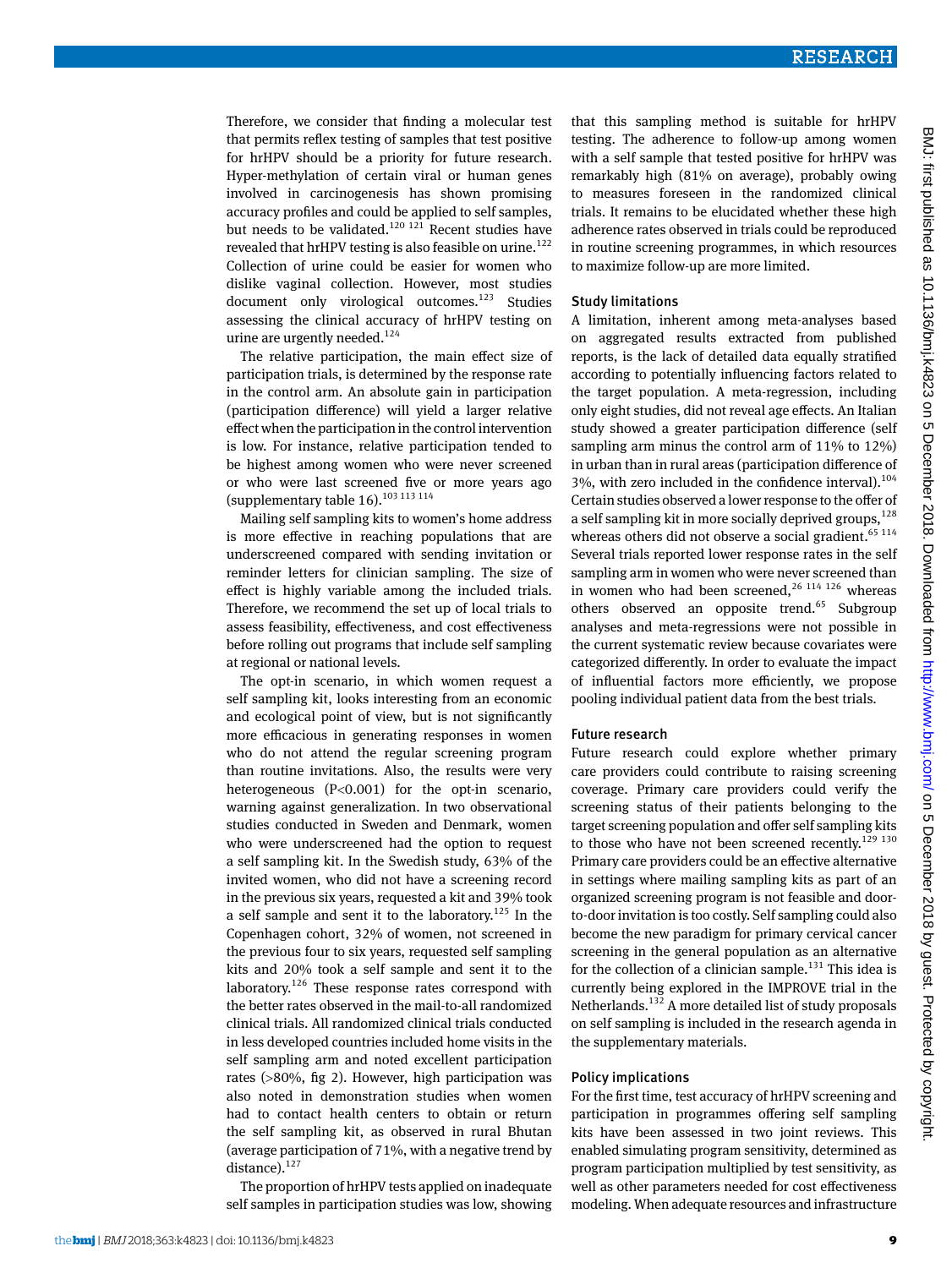are available, a hrHPV assay based on polymerase chain reaction test should be used to achieve optimal program sensitivity. When funds are limited, using a less expensive hrHPV assay based on signal amplification could still provide an overall gain in program sensitivity despite the loss in test sensitivity.

The highest participation rates in our systematic review were observed in studies that included doorto-door invitation scenarios conducted in Latin America or Africa. However, the direct offer of a self sampling kit by a health professional might also be an effective strategy to reach non-responders in countries with established screening programmes. Point-ofcare hrHPV testing on self samples could also be appropriate in a context of providing preventive care to medically underserved communities.

#### Conclusions

hrHPV testing with an appropriate assay offers a promising new strategy that could increase population coverage substantially. Whereas accuracy of new combinations of assays and self sampling devices can be evaluated in a diagnostic setting, acceptance and participation should be shown locally in a screening setting before general roll out.

The Collaboration on Self-Sampling and HPV Testing group members: Mona Saraiya and Virginia Senkomago, Centers for Disease Control and Prevention; Francisco AR García, Pima County Department of Health; David Chelmow, Virginia Commonwealth University Medical Center; Alan Waxman, University of New Mexico Health Sciences Center; Julia C Gage, US National Cancer Institute; Nicolas Wentzensen, US National Cancer Institute; Christopher M Zahn, American College of Obstetricians and Gynecologists; Warner K Huh, University of Alabama at Birmingham; Jennifer S Smith, University of North Carolina at Chapel Hill; Thomas C Randall, Massachusetts General Hospital; Mark H Einstein, Rutgers New Jersey Medical School; Michael A Gold, Tulsa Cancer Institute; Kathleen M Schmeler, The University of Texas MD Anderson Cancer Center; Robert A Smith, American Cancer Society; Sarah Temin, American Society of Clinical Oncology; Jose Jeronimo, Global Coalition Against Cervical Cancer; and Philip E Castle, Albert Einstein School of Medicine.

Contributors: MA designed the study concept and protocol. MA and PC formulated the clinical questions and the definition of PICOS components. MA elaborated data extraction forms for the review update. MA, SBS, ST, and FS extracted data. MA conducted the statistical analysis. MA, SS, and PC wrote the manuscript. SBS, ST, FS, and PC conducted a critical revision of the manuscript. MA, SBS, and PC revised and approved the manuscript before submission. Members of the Collaboration on Self sampling and HPV Testing (MS, VS, DC, AW, JG, NW, CMZ, JJ, FARG, WKH, JSS, TCR, MHE, KMS, RAS, and MAG) provided feedback on the study protocol, performed and verified the initial part of study selection, and reviewed the manuscript. All authors had full access to the data in the study and can take responsibility for the integrity of the data and the accuracy of the data analysis. MA is the guarantor. The corresponding author attests that all listed authors meet authorship criteria and that no others meeting the criteria have been omitted.

Funding: This systematic review was supported by Global Coalition Against Cervical Cancer (New York, NY, USA) through a grant by the US Centers for Disease Control and Prevention through its cooperative agreement with the National Network of Public Health Institutes and subaward to GC3, and by High Authority for Health (Paris, France). MA was supported by the COHEAHR Network (grant No 603019), funded by the 7th Framework Programme of DG Research and Innovation, European Commission (Brussels, Belgium) and the German Guideline Program in Oncology (GGPO, Hannover, Germany). The funder had no role in the study design, data collection, data interpretation, or writing of the report.

Competing interests: All authors have completed the ICMJE uniform disclosure form at [www.icmje.org/coi\\_disclosure.pdf](http://www.icmje.org/coi_disclosure.pdf) and declare: MA is principal investigator of the VALGENT (Validation of HPV GENotyping Test) and VALHUDES (VALidation of HUman papillomavirus assays and collection DEvices for HPV testing on Self samples and urine samples) framework. Both protocols provide a template for HPV test comparison and validation on clinician samples and self samples, respectively. Manufacturers of HPV assays and devices for self collection can participate, under the condition of provision of test kits and funding for laboratory testing and statistical analyses to the employing institutions. Researchers did not receive any personal funding. SS was supported in part by unrestricted educational grants to the Global Coalition Against Cervical Cancer from Rovers, BD, QIAGEN, and Roche; a contract from Chengdu Genegle Biotechnology Co, Ltd; and has received cervical screening tests and diagnostics at a reduced or no cost for research from BD, Hologic, Rovers, Arbor Vita Corp, and Trovagene. PC has received cervical screening tests and diagnostics at a reduced or no cost for research from Roche, BD, Cepheid, and Arbor Vita Corporation.

Ethical approval: Not required.

Patient consent: Patient consent not required.

Data sharing: No additional data are available.

The manuscript's guarantor (MA) affirms that the manuscript is an honest, accurate, and transparent account of the study being reported; that no important aspects of the study have been omitted; and that any discrepancies from the study as planned have been explained.

This is an Open Access article distributed in accordance with the Creative Commons Attribution Non Commercial (CC BY-NC 4.0) license, which permits others to distribute, remix, adapt, build upon this work non-commercially, and license their derivative works on different terms, provided the original work is properly cited and the use is noncommercial. See:<http://creativecommons.org/licenses/by-nc/4.0/>.

- 1 Arbyn M, Castellsagué X, de Sanjosé S, et al. Worldwide burden of cervical cancer in 2008. *Ann Oncol* 2011;22:2675-86. doi:10.1093/annonc/mdr015
- 2 Surveillance Epidemiology and End Results Program (SEER). Cancer Stat Facts: Cervical Cancer. National Cancer Institute. <https://seer.cancer.gov/statfacts/html/cervix.html>
- 3 Bray F, Loos AH, McCarron P, et al. Trends in cervical squamous cell carcinoma incidence in 13 European countries: changing risk and the effects of screening. *Cancer Epidemiol Biomarkers Prev* 2005;14:677-86. doi:10.1158/1055-9965.EPI-04-0569
- Arbyn M, Raifu AO, Weiderpass E, Bray F, Anttila A. Trends of cervical cancer mortality in the member states of the European Union. *Eur J Cancer* 2009;45:2640-8. doi:10.1016/j.ejca.2009.07.018
- 5 Arbyn M, Antoine J, Mägi M, et al. Trends in cervical cancer incidence and mortality in the Baltic countries, Bulgaria and Romania. *Int J Cancer* 2011;128:1899-907. doi:10.1002/ijc.25525
- 6 Bray F, Lortet-Tieulent J, Znaor A, Brotons M, Poljak M, Arbyn M. Patterns and trends in human papillomavirus-related diseases in Central and Eastern Europe and Central Asia. *Vaccine* 2013;31(Suppl 7):H32-45. doi:10.1016/j.vaccine.2013.02.071
- 7 IARC. *Cervix Cancer Screening. IARC Handbooks of Cancer Prevention. Vol. 10* IARCPress, 2005.
- 8 Sasieni P, Castanon A. Dramatic increase in cervical cancer registrations in young women in 2009 in England unlikely to be due to the new policy not to screen women aged 20-24. *J Med Screen* 2012;19:127-32. doi:10.1258/jms.2012.012081
- 9 Baldur-Felskov B, Munk C, Nielsen TS, et al. Trends in the incidence of cervical cancer and severe precancerous lesions in Denmark, 1997- 2012. *Cancer Causes Control* 2015;26:1105-16. doi:10.1007/ s10552-015-0603-7
- 10 Finnish Cancer Registry. Cancer Statistics. Cancer Society of Finland. <https://cancerregistry.fi/statistics/cancer-statistics/>
- 11 Nationellt Kvalitetsregister för Cervixcancerprevention (NKCx). Swedish National Cervical Screening Registry Analysis. Annual reports (in Swedish). *http://www.nkcx.se/templates/\_ rsrapport\_2017.pd*f
- 12 The Netherlands Cancer Registry. Dutch cancer figures. Integraal Kankercentrum Nederland. *https://www.cijfersoverkanker.nl*/
- 13 Laukkanen P, Koskela P, Pukkala E, et al. Time trends in incidence and prevalence of human papillomavirus type 6, 11 and 16 infections in Finland. *J Gen Virol* 2003;84:2105-9. doi:10.1099/vir.0.18995-0
- 14 Lehtinen M, Kaasila M, Pasanen K, et al. Seroprevalence atlas of infections with oncogenic and non-oncogenic human papillomaviruses in Finland in the 1980s and 1990s. *Int J Cancer* 2006;119:2612-9. doi:10.1002/ijc.22131
- 15 Elit L, Saskin R, Raut R, Elliott L, Murphy J, Marrett L. Sociodemographic factors associated with cervical cancer screening coverage and follow-up of high grade abnormal results in a population-based cohort. *Gynecol Oncol* 2013;128:95-100. doi:10.1016/j.ygyno.2012.10.006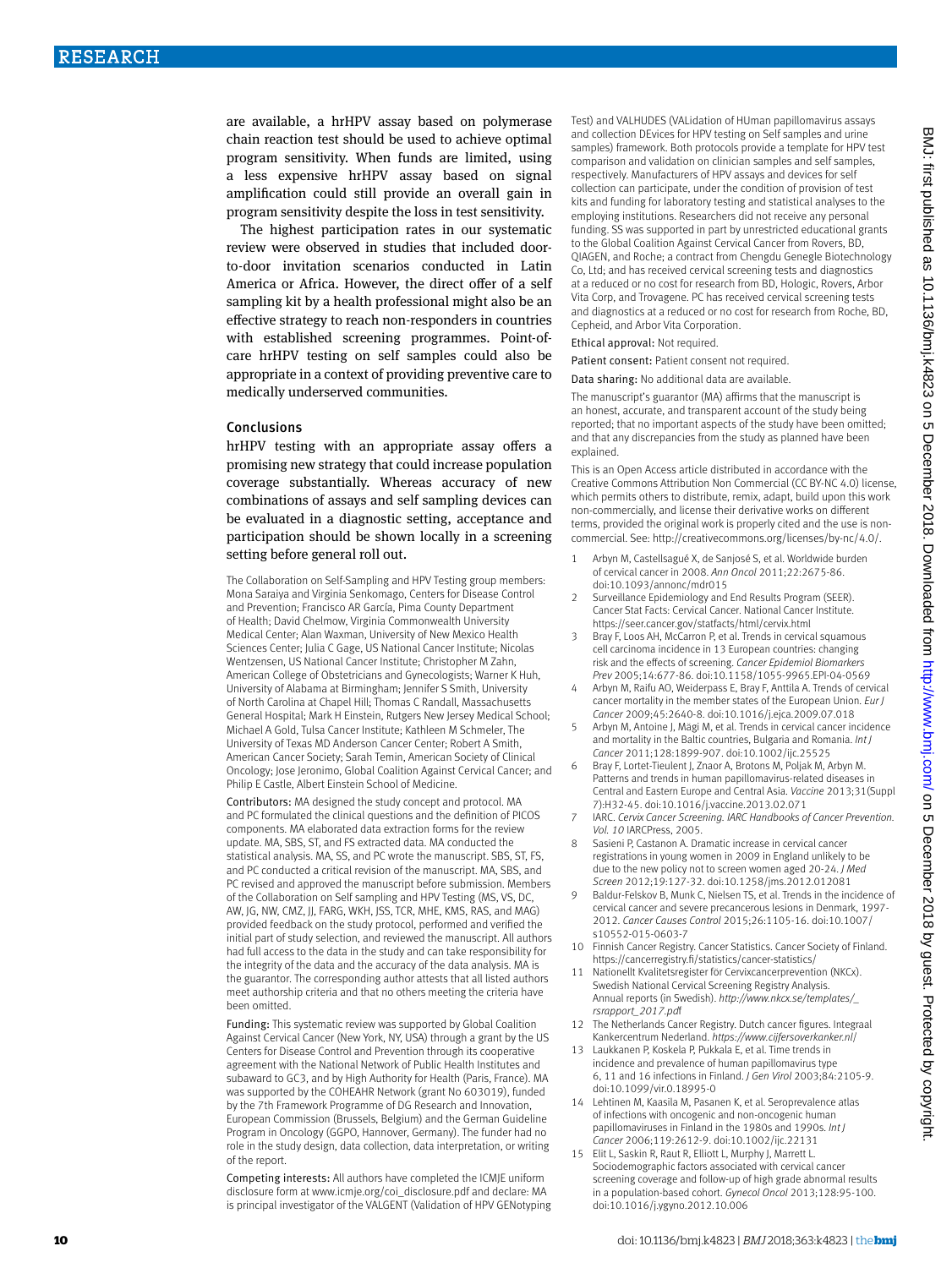- 16 Ricardo-Rodrigues I, Jiménez-García R, Hernández-Barrera V, Carrasco-Garrido P, Jiménez-Trujillo I, López de Andrés A. Social disparities in access to breast and cervical cancer screening by women living in Spain. *Public Health* 2015;129:881-8. doi:10.1016/j.puhe.2015.02.021
- 17 Arbyn M, Fabri V, Temmerman M, Simoens C. Attendance at cervical cancer screening and use of diagnostic and therapeutic procedures on the uterine cervix assessed from individual health insurance data (Belgium, 2002-2006). *PLoS One* 2014;9:e92615. doi:10.1371/journal.pone.0092615
- 18 Arbyn M, Ronco G, Anttila A, et al. Evidence regarding HPV testing in secondary prevention of cervical cancer. *Vaccine* 2012;30(Suppl 5):F88-99. doi:10.1016/j. vaccine.2012.06.095
- 19 Koliopoulos G, Nyaga VN, Santesso N, et al. Cytology versus HPV testing for cervical cancer screening in the general population. *Cochrane Database Syst Rev* 2017;8:CD008587.
- 20 Ronco G, Dillner I, Elfström KM, et al, International HPV screening working group. Efficacy of HPV-based screening for prevention of invasive cervical cancer: follow-up of four European randomised controlled trials. *Lancet* 2014;383:524-32. doi:10.1016/S0140- 6736(13)62218-7
- 21 Snijders PJ, Verhoef VM, Arbyn M, et al. High-risk HPV testing on self-sampled versus clinician-collected specimens: a review on the clinical accuracy and impact on population attendance in cervical cancer screening. *Int J Cancer* 2013;132:2223-36. doi:10.1002/ijc.27790
- 22 Arbyn M, Verdoodt F, Snijders PJF, et al. Accuracy of human papillomavirus testing on self-collected versus clinician-collected samples: a meta-analysis. *Lancet Oncol* 2014;15:172-83. doi:10.1016/S1470-2045(13)70570-9
- 23 Verdoodt F, Jentschke M, Hillemanns P, Racey CS, Snijders PJF, Arbyn M. Reaching women who do not participate in the regular cervical cancer screening programme by offering self-sampling kits: a systematic review and meta-analysis of randomised trials. *Eur J Cancer* 2015;51:2375-85. doi:10.1016/j.ejca.2015.07.006
- 24 Racey CS, Withrow A, Gesink D. Self-collected HPV Testing Improves Participation in Cervical Cancer Screening: A Systematic Review and Meta-analysis. *Can.J.Public Health* 2013;104:e159-66.
- 25 Curry SJ, Krist AH, Owens DK, et al, US Preventive Services Task Force. Screening for Cervical Cancer: US Preventive Services Task Force Recommendation Statement. *JAMA* 2018;320:674-86. doi:10.1001/jama.2018.10897
- 26 Tranberg M, Bech BH, Blaakær J, Jensen JS, Svanholm H, Andersen B. Preventing cervical cancer using HPV self-sampling: direct mailing of test-kits increases screening participation more than timely opt-in procedures - a randomized controlled trial. *BMC Cancer* 2018;18:273. doi:10.1186/s12885-018-4165-4
- 27 Chao YS, Clark M, Ford C. *HPV Self-Sampling for Primary Cervical Cancer Screening: A Review of Diagnostic Test Accuracy and Clinical Evidence* . Canadian Agency for Drugs and Technologies in Health, 2018.
- 28 Arbyn M, Snijders PJ, Meijer CJLM, et al. Which high-risk HPV assays fulfil criteria for use in primary cervical cancer screening? *Clin Microbiol Infect* 2015;21:817-26. doi:10.1016/j.cmi.2015.04.015
- 29 Whiting PF, Rutjes AW, Westwood ME, et al, QUADAS-2 Group. QUADAS-2: a revised tool for the quality assessment of diagnostic accuracy studies. *Ann Intern Med* 2011;155:529-36. doi:10.7326/0003-4819-155-8-201110180-00009
- 30 Higgins JP, Altman DG, Gøtzsche PC, et al, Cochrane Bias Methods Group, Cochrane Statistical Methods Group. The Cochrane Collaboration's tool for assessing risk of bias in randomised trials. *BMJ* 2011;343:d5928. doi:10.1136/bmj.d5928
- 31 Moher D, Liberati A, Tetzlaff J, Altman DG. Preferred reporting items for systematic reviews and meta-analyses: the PRISMA statement. *Ann Intern Med* 2009; 151:264-9.
- 32 Deeks JJ, Bossuyt PM, Gatsonis C. *Cochrane Handbook for Systematic Reviews of Diagnostic Test Accuracy Version 1.0.0.* The Cochrane Collaboration, 2013.
- 33 Harbord RM, Deeks JJ, Egger M, Whiting P, Sterne JA. A unification of models for meta-analysis of diagnostic accuracy studies. *Biostatistics* 2007;8:239-51. doi:10.1093/biostatistics/kxl004
- 34 Harbord RM, Whiting P. metandi: Meta-analysis of diagnostic accuracy using hierarchical logistic regression. *Stata J* 2009;9:211-29.
- 35 Takwoingi Y, Deeks J. METADAS: A SAS macro for meta-analysis of diagnostic accuracy studies. Quick reference and worked example. https://methods.cochrane.org/sites/methods.cochrane.org.sdt/files/ public/uploads/MetaDAS%20Quick%20Reference%20v1.3%20 May%202012.pdf
- Deeks JJ, Macaskill P, Irwig L. The performance of tests of publication bias and other sample size effects in systematic reviews of diagnostic test accuracy was assessed. *J Clin Epidemiol* 2005;58:882-93. doi:10.1016/j.jclinepi.2005.01.016
- 37 Harbord RM, Harris RJ, Sterne JAC. Updated tests for small-study effects in meta-analyses. *Stata J* 2009;9:197-210.
- 38 Nyaga VN, Arbyn M, Aerts M. Metaprop: a Stata command to perform meta-analysis of binomial data. *Arch Public Health* 2014;72:39. doi:10.1186/2049-3258-72-39
- 39 Higgins JP, Thompson SG, Deeks JJ, Altman DG. Measuring inconsistency in meta-analyses. *BMJ* 2003;327:557-60. doi:10.1136/bmj.327.7414.557
- 40 Harris R, Bradburn M, Deeks J, Harbord R, Altman D, Sterne J. metan: fixed- and random-effects meta-analysis. *Stata J* 2008;8:3-28.
- 41 DerSimonian R, Laird N. Meta-analysis in clinical trials. *Control Clin Trials* 1986;7:177-88. doi:10.1016/0197-2456(86)90046-2
- 42 Harbord R, Higgins JP. Meta-regression in Stata. *Stata J* 2013;8:493- 519.
- 43 Zhao FH, Jeronimo J, Qiao YL, et al. An evaluation of novel, lower-cost molecular screening tests for human papillomavirus in rural China. *Cancer Prev Res (Phila)* 2013;6:938-48. doi:10.1158/1940-6207. CAPR-13-0091
- 44 Chernesky M, Jang D, Gilchrist J, et al. Evaluation of a new APTIMA specimen collection and transportation kit for high-risk human papillomavirus E6/E7 messenger RNA in cervical and vaginal samples. *Sex Transm Dis* 2014;41:365-8. doi:10.1097/ OLQ.0000000000000125
- 45 Hesselink AT, Berkhof J, van der Salm ML, et al. Clinical validation of the HPV-risk assay, a novel real-time PCR assay for detection of high-risk human papillomavirus DNA by targeting the E7 region. *J Clin Microbiol* 2014;52:890-6. doi:10.1128/JCM.03195-13
- 46 Jeronimo J, Bansil P, Lim J, et al, START-UP Study Group. A multicountry evaluation of careHPV testing, visual inspection with acetic acid, and papanicolaou testing for the detection of cervical cancer. *Int J Gynecol Cancer* 2014;24:576-85. doi:10.1097/IGC.0000000000000084
- Wang SM, Hu SY, Chen F, et al. Clinical evaluation of human papillomavirus detection by careHPV™ test on physician-samples and self-samples using the indicating FTA Elute® card. *Asian Pac J Cancer Prev* 2014;15:7085-90. doi:10.7314/APJCP.2014.15.17.7085
- 48 Zhang S, Kang L, Liu B, et al. [Evaluation of screening performance of HPV DNA test on specimens from different sites of the female genital tract]. *Zhonghua Zhong Liu Za Zhi* 2014;36:389-93.
- 49 Boggan JC, Walmer DK, Henderson G, et al. Vaginal Self-Sampling for Human Papillomavirus Infection as a Primary Cervical Cancer Screening Tool in a Haitian Population. *Sex Transm Dis* 2015;42:655-9. doi:10.1097/OLQ.0000000000000345
- Porras C, Hildesheim A, Gonzalez P, et al. Performance of Self-Collected Cervical Samples in Screening for Future Precancer Using Human Papillomavirus DNA Testing. *J Natl Cancer Inst* 2014;107:400. doi:10.1093/jnci/dju400
- 51 Chen Q, Du H, Zhang R, et al, Evaluation of novel assays for the detection of human papilloma virus in self-collected samples for cervical cancer screening. *Genet Mol Res* 2016; 15. doi:10.4238/gmr.15027896
- 52 Chen K, Ouyang Y, Hillemanns P, Jentschke M. Excellent analytical and clinical performance of a dry self-sampling device for human papillomavirus detection in an urban Chinese referral population. *J Obstet Gynaecol Res* 2016;42:1839-45. doi:10.1111/jog.13132
- 53 Jentschke M, Chen K, Arbyn M, et al. Direct comparison of two vaginal self-sampling devices for the detection of human papillomavirus infections. *J Clin Virol* 2016;82:46-50. doi:10.1016/j.jcv.2016.06.016
- 54 Qin Y, Zhang H, Marlowe N, et al. Evaluation of human papillomavirus detection by Abbott m2000 system on samples collected by FTA Elute™ Card in a Chinese HIV-1 positive population. *J Clin Virol* 2016;85:80-5. doi:10.1016/j.jcv.2016.11.002
- 55 Stanczuk G, Baxter G, Currie H, et al. Clinical validation of hrHPV testing on vaginal and urine self-samples in primary cervical screening (cross-sectional results from the Papillomavirus Dumfries and Galloway-PaVDaG study). *BMJ Open* 2016;6:e010660. doi:10.1136/bmjopen-2015-010660
- 56 Aiko KY, Yoko M, Saito OM, et al. Accuracy of self-collected human papillomavirus samples from Japanese women with abnormal cervical cytology. *J Obstet Gynaecol Res* 2017;43:710-7. doi:10.1111/jog.13258
- 57 Asciutto KC, Henningsson AJ, Borgfeldt H, Darlin L, Borgfeldt C. Vaginal and Urine Self-sampling Compared to Cervical Sampling for HPV-testing with the Cobas 4800 HPV Test. *Anticancer Res* 2017;37:4183-7.
- 58 Catarino R, Vassilakos P, Bilancioni A, et al. Accuracy of self-collected vaginal dry swabs using the Xpert human papillomavirus assay. *PLoS One* 2017;12:e0181905. doi:10.1371/journal.pone.0181905
- 59 Leeman A, Del Pino M, Molijn A, et al. HPV testing in first-void urine provides sensitivity for CIN2+ detection comparable with a smear taken by a clinician or a brush-based self-sample: crosssectional data from a triage population. *BJOG* 2017;124:1356-63. doi:10.1111/1471-0528.14682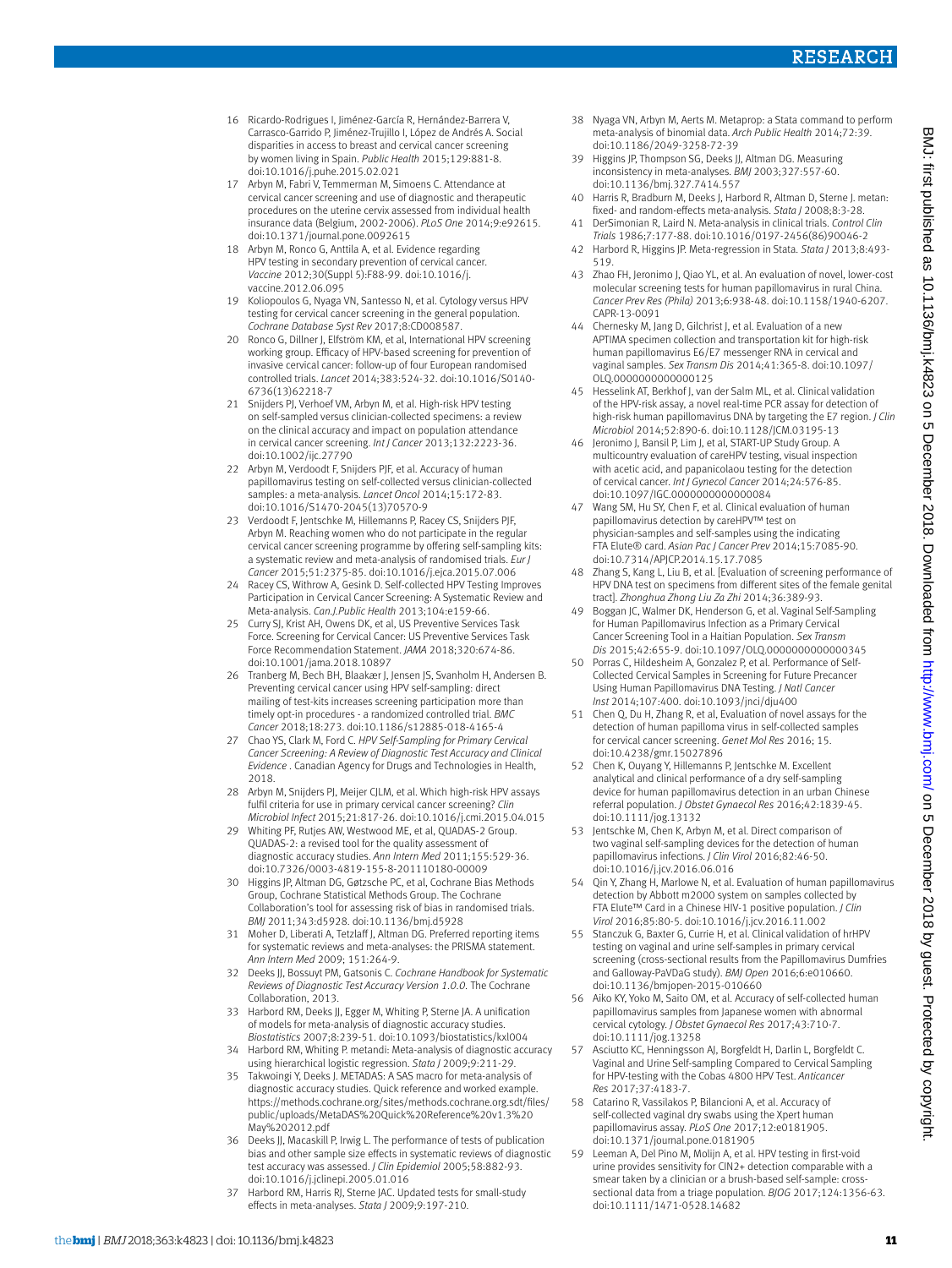- 60 Asciutto KC, Ernstson A, Forslund O, Borgfeldt C. Self-sampling with HPV mRNA analyses from vagina and urine compared with cervical samples. *J Clin Virol* 2018;101:69-73. doi:10.1016/j. jcv.2018.02.002
- 61 Leinonen MK, Schee K, Jonassen CM, et al. Safety and acceptability of human papillomavirus testing of self-collected specimens: A methodologic study of the impact of collection devices and HPV assays on sensitivity for cervical cancer and high-grade lesions. *J Clin Virol* 2018;99-100:22-30. doi:10.1016/j.jcv.2017.12.008
- 62 Enerly E, Bonde J, Schee K, Pedersen H, Lönnberg S, Nygård M. Self-Sampling for Human Papillomavirus Testing among Non-Attenders Increases Attendance to the Norwegian Cervical Cancer Screening Programme. *PLoS One* 2016;11:e0151978. doi:10.1371/journal. pone.0151978
- Moses E, Pedersen HN, Mitchell SM, et al. Uptake of communitybased, self-collected HPV testing vs. visual inspection with acetic acid for cervical cancer screening in Kampala, Uganda: preliminary results of a randomised controlled trial. *Trop Med Int Health* 2015;20:1355- 67. doi:10.1111/tmi.12549
- 64 Racey CS, Gesink DC, Burchell AN, Trivers S, Wong T, Rebbapragada A. Randomized Intervention of Self-Collected Sampling for Human Papillomavirus Testing in Under-Screened Rural Women: Uptake of Screening and Acceptability. *J Womens Health (Larchmt)* 2016;25:489-97. doi:10.1089/jwh.2015.5348
- 65 Sultana F, English DR, Simpson JA, et al. Home-based HPV selfsampling improves participation by never-screened and underscreened women: Results from a large randomized trial (iPap) in Australia. *Int J Cancer* 2016;139:281-90. doi:10.1002/ijc.30031
- Zehbe I, Jackson R, Wood B, et al. Community-randomised controlled trial embedded in the Anishinaabek Cervical Cancer Screening Study: human papillomavirus self-sampling versus Papanicolaou cytology. *BMJ Open* 2016;6:e011754. doi:10.1136/bmjopen-2016-011754
- 67 Kitchener H, Gittins M, Cruickshank M, et al. A cluster randomized trial of strategies to increase uptake amongst young women invited for their first cervical screen: The STRATEGIC trial. *J Med Screen* 2018;25:88-98. doi:10.1177/0969141317696518
- 68 Modibbo F, Iregbu KC, Okuma J, et al. Randomized trial evaluating self-sampling for HPV DNA based tests for cervical cancer screening in Nigeria. *Infect Agent Cancer* 2017;12:11. doi:10.1186/s13027- 017-0123-z
- 69 Kellen E, Benoy I, Vanden Broeck D, et al. A randomized, controlled trial of two strategies of offering the home-based HPV self-sampling test to non- participants in the Flemish cervical cancer screening program. *Int J Cancer* 2018;143:861-8. doi:10.1002/ijc.31391
- 70 Morrison EAB, Goldberg GL, Hagan RJ, Kadish AS, Burk RD. Selfadministered home cervicovaginal lavage: a novel tool for the clinical-epidemiologic investigation of genital human papillomavirus infections. *Am J Obstet Gynecol* 1992;167:104-7. doi:10.1016/ S0002-9378(11)91637-8
- 71 Hillemanns P, Kimmig R, Hüttemann U, Dannecker C, Thaler CJ. Screening for cervical neoplasia by self-assessment for human papillomavirus DNA. *Lancet* 1999;354:1970. doi:10.1016/S0140- 6736(99)04110-0
- 72 Sellors JW, Lorincz AT, Mahony JB, et al. Comparison of self-collected vaginal, vulvar and urine samples with physician-collected cervical samples for human papillomavirus testing to detect high-grade squamous intraepithelial lesions. *CMAJ* 2000;163:513-8.
- 73 Wright TCJr, Denny L, Kuhn L, Pollack A, Lorincz A. HPV DNA testing of self-collected vaginal samples compared with cytologic screening to detect cervical cancer. *JAMA* 2000;283:81-6. doi:10.1001/ ama.283.1.81
- 74 Belinson J, Qiao YL, Pretorius R, et al. Shanxi Province Cervical Cancer Screening Study: a cross-sectional comparative trial of multiple techniques to detect cervical neoplasia. *Gynecol Oncol* 2001;83:439-44. doi:10.1006/gyno.2001.6370
- 75 Lorenzato FR, Singer A, Ho L, et al. Human papillomavirus detection for cervical cancer prevention with polymerase chain reaction in self-collected samples. *Am J Obstet Gynecol* 2002;186:962-8. doi:10.1067/mob.2002.122390
- 76 Nobbenhuis MA, Helmerhorst TJ, van den Brule AJ, et al. Primary screening for high risk HPV by home obtained cervicovaginal lavage is an alternative screening tool for unscreened women. *J Clin Pathol* 2002;55:435-9. doi:10.1136/jcp.55.6.435
- 77 Garcia F, Barker B, Santos C, et al. Cross-sectional study of patientand physician-collected cervical cytology and human papillomavirus. *Obstet Gynecol* 2003;102:266-72.
- 78 Salmerón J, Lazcano-Ponce E, Lorincz A, et al. Comparison of HPVbased assays with Papanicolaou smears for cervical cancer screening in Morelos State, Mexico. *Cancer Causes Control* 2003;14:505-12. doi:10.1023/A:1024806707399
- 79 Brink AA, Meijer CJLM, Wiegerinck MA, et al. High concordance of results of testing for human papillomavirus in cervicovaginal samples collected by two methods, with comparison of a novel self-sampling device to a conventional endocervical brush. *J Clin Microbiol* 2006;44:2518-23. doi:10.1128/JCM.02440-05
- 80 Daponte A, Pournaras S, Mademtzis L et al. Evaluation of HPV 16 PCR detection in self- compared with clinician-collected samples in women referred for colposcopy. *Gynecol Oncol* 2006;103:463-6. doi:10.1016/j.ygyno.2006.03.021
- 81 Girianelli VR, Thuler LC, Szklo M, et al. Comparison of human papillomavirus DNA tests, liquid-based cytology and conventional cytology for the early detection of cervix uteri cancer. *Eur J Cancer Prev* 2006;15:504-10. doi:10.1097/01.cej.0000220630.08352.7a
- 82 Holanda FJr, Castelo A, Veras TM, de Almeida FM, Lins MZ, Dores GB. Primary screening for cervical cancer through self sampling. *Int J Gynaecol Obstet* 2006;95:179-84. doi:10.1016/j.ijgo.2006.07.012
- 83 Seo SS, Song YS, Kim JW, Park NH, Kang SB, Lee HP. Good correlation of HPV DNA test between self-collected vaginal and clinician-collected cervical samples by the oligonucleotide microarray. *Gynecol Oncol* 2006;102:67-73. doi:10.1016/j. ygyno.2005.11.030
- 84 Szarewski A, Cadman L, Mallett S, et al. Human papillomavirus testing by self-sampling: assessment of accuracy in an unsupervised clinical setting. *J Med Screen* 2007;14:34-42. doi:10.1258/096914107780154486
- 85 Qiao YL, Sellors JW, Eder PS, et al. A new HPV-DNA test for cervicalcancer screening in developing regions: a cross-sectional study of clinical accuracy in rural China. *Lancet Oncol* 2008;9:929-36. doi:10.1016/S1470-2045(08)70210-9
- 86 Bhatla N, Dar L, Patro AR, et al. Can human papillomavirus DNA testing of self-collected vaginal samples compare with physiciancollected cervical samples and cytology for cervical cancer screening in developing countries? *Cancer Epidemiol* 2009;33:446-50. doi:10.1016/j.canep.2009.10.013
- Balasubramanian A, Kulasingam SL, Baer A, et al. Accuracy and cost-effectiveness of cervical cancer screening by high-risk human papillomavirus DNA testing of self-collected vaginal samples. *J Low Genit Tract Dis* 2010;14:185-95. doi:10.1097/ LGT.0b013e3181cd6d36
- 88 Gustavsson I, Sanner K, Lindell M, et al. Type-specific detection of high-risk human papillomavirus (HPV) in self-sampled cervicovaginal cells applied to FTA elute cartridge. *J Clin Virol* 2011;51:255-8. doi:10.1016/j.jcv.2011.05.006
- 89 Taylor S, Wang C, Wright TC, Denny L, Kuhn L. A comparison of human papillomavirus testing of clinician-collected and selfcollected samples during follow-up after screen-and-treat. *Int J Cancer* 2011;129:879-86. doi:10.1002/ijc.25731
- 90 Twu NF, Yen MS, Lau HY, Chen YJ, Yu BK, Lin CY. Type-specific human papillomavirus DNA testing with the genotyping array: a comparison of cervical and vaginal sampling. *Eur J Obstet Gynecol Reprod Biol* 2011;156:96-100. doi:10.1016/j.ejogrb.2010.12.023
- 91 Belinson IL, Du H, Yang B, et al. Improved sensitivity of vaginal self-collection and high-risk human papillomavirus testing. *Int J Cancer* 2012;130:1855-60. doi:10.1002/ijc.26202
- 92 Dijkstra MG, Heideman DA, van Kemenade FJ, et al. Brush-based self-sampling in combination with GP5+/6+-PCR-based hrHPV testing: high concordance with physician-taken cervical scrapes for HPV genotyping and detection of high-grade CIN. *J Clin Virol* 2012;54:147-51. doi:10.1016/j.jcv.2012.02.022
- 93 Longatto-Filho A, Naud P, Derchain SF, et al. Performance characteristics of Pap test, VIA, VILI, HR-HPV testing, cervicography, and colposcopy in diagnosis of significant cervical pathology. *Virchows Arch* 2012;460:577-85. doi:10.1007/s00428-012-1242-y
- 94 van Baars R, Bosgraaf RP, ter Harmsel BW, Melchers WJG, Quint WG, Bekkers RL. Dry storage and transport of a cervicovaginal self-sample using the Evalyn Brush(R): reliable HPV detection combined with women's comfort. *J Clin Microbiol* 2012;50:3937-43. doi:10.1128/ JCM.01506-12
- 95 Zhao FH, Lewkowitz AK, Chen F, et al. Pooled analysis of a selfsampling HPV DNA Test as a cervical cancer primary screening method. *J Natl Cancer Inst* 2012;104:178-88. doi:10.1093/jnci/ dir532
- 96 Darlin L, Borgfeldt C, Forslund O, Hénic E, Dillner I, Kannisto P, Vaginal self-sampling without preservative for human papillomavirus testing shows good sensitivity. *J Clin Virol* 2013;56:52-6. doi:10.1016/j. jcv.2012.09.002
- 97 Geraets DT, van Baars R, Alonso I, et al. Clinical evaluation of highrisk HPV detection on self-samples using the indicating FTA-elute solid-carrier cartridge. *J Clin Virol* 2013;57:125-9. doi:10.1016/j. jcv.2013.02.016
- 98 Guan Y, Gravitt PE, Howard R, et al. Agreement for HPV genotyping detection between self-collected specimens on a FTA cartridge and clinician-collected specimens. *J Virol Methods* 2013;189:167-71. doi:10.1016/j.jviromet.2012.11.010
- 99 Jentschke M, Soergel P, Hillemanns P. Evaluation of a multiplex real time PCR assay for the detection of human papillomavirus infections on self-collected cervicovaginal lavage samples. *J Virol Methods* 2013;193:131-4. doi:10.1016/j.jviromet.2013.05.009